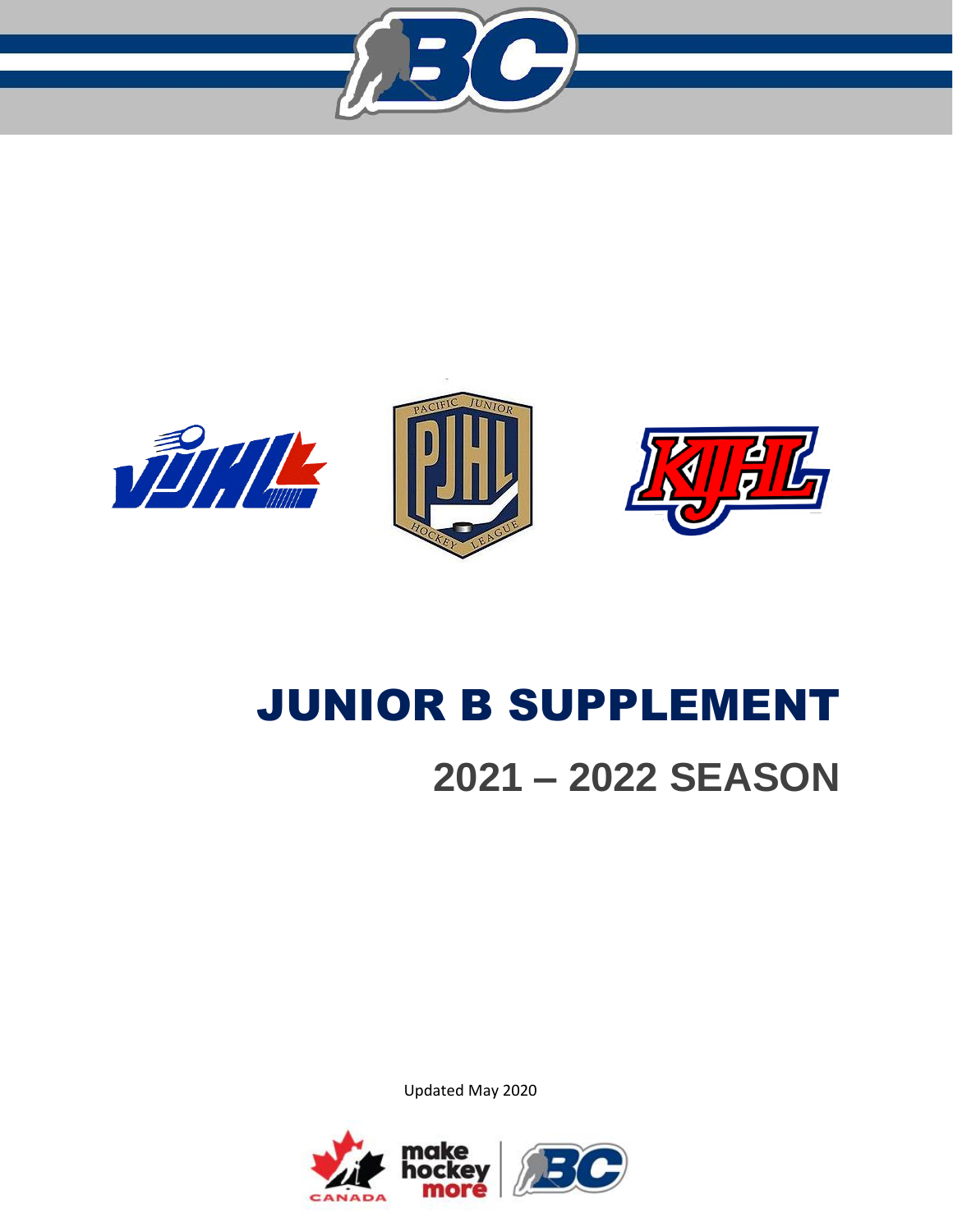

# **JUNIOR B SUPPLEMENTAL RULES AND DISCIPLINE**

The Pacific Junior Hockey League (PJHL), Vancouver Island Junior Hockey League (VIJHL) and the Kootenay International Junior Hockey League (KIJHL) are members of BC Hockey and therefore abide by the playing rules set out by Hockey Canada.

The purpose of this document is to set out rule supplements (over and above Hockey Canada playing rules) that have been agreed to by the PJHL, VIJHL, KIJHL, and BC Hockey. Please note that all prescribed discipline within this document are considered 'Minimum Suspensions' and can be enhanced at the discretion of BC Hockey's Junior Coordinator or the governing Junior B League.

# SECTION 1 - PLAYERS DRESSED

1.1 A minimum of 14 players including Goalkeeper must be dressed for all games [Hockey Canada Rule 2.2 (a) 'Players in Uniform'].

# SECTION 2 - WARM UP, ANTHEM AND INTERMISSIONS

- 2.1 There shall be a 15-minute pre-game warm up. On-ice officials are required to observe warm-up.
- 2.2 The maximum period break shall be 25 minutes. A minor penalty (2 minutes) will be assessed for delay of game should a team violate this maximum period break.
- 2.3 Any player that is still on the ice at the end of the warm-up (when the horn sounds) will result in the team being assessed a two (2) minute bench minor penalty (one penalty will be assessed if this violation involves multiple players). *Exception: Designated player(s) assigned to gather pucks after the warm-up*
- 2.4 A minor penalty will be assessed (Unsportsmanlike Conduct) for deliberately shooting the puck at an opponent, shooting the puck across the red-line or physically crossing over the red line during warm up. A Match penalty shall be assessed for any deliberate attempt to injure an opponent by such actions (Appendix B Section VI). A report shall be provided to the League President.
- 2.5 All players and coaches must stand still following the completion of the National Anthem, until the anthem singer, color guard, dignitaries etc. have left the ice. The Referee will blow their whistle to indicate that both clubs may skate away from their blue line. The League Discipline Committee shall have the discretion to investigate reports of teams and/or players who are showing disrespect of the Anthem. A two (2) minute bench minor penalty (Unsportsmanlike Conduct) shall be given to a team for disrespect of the anthem.

# SECTION 3 – PUCK OUT OF PLAY

- 3.1 When any player (excluding the goaltender), with both skates inside his defending zone shoots or bats the puck (with stick, hand or skate) DIRECTLY (not-deflected) outside the playing surface, except where there is no glass, the resulting face off shall ensue without the offending team being able to make a line change or player substitution.
- 3.2 When the puck is shot directly into the players' bench, this rule shall not apply. However, should the puck be shot from the defending zone over the glass behind the players' bench, no line change or substitution shall be permitted.
- 3.3 This rule shall also include situations where the puck is considered to be shot outside the playing surface from the defending zone and striking any overhead obstructions above the regular playing area such as; scoreboard, rafters, banners or roof etc. [Hockey Canada Rule 10.11 (a)]
- 3.4 The Goaltender shall still be penalized with a minor penalty for delay of game as per Hockey Canada Rule 10.1 (a) for shooting or batting the puck out of the playing surface. Further, should a

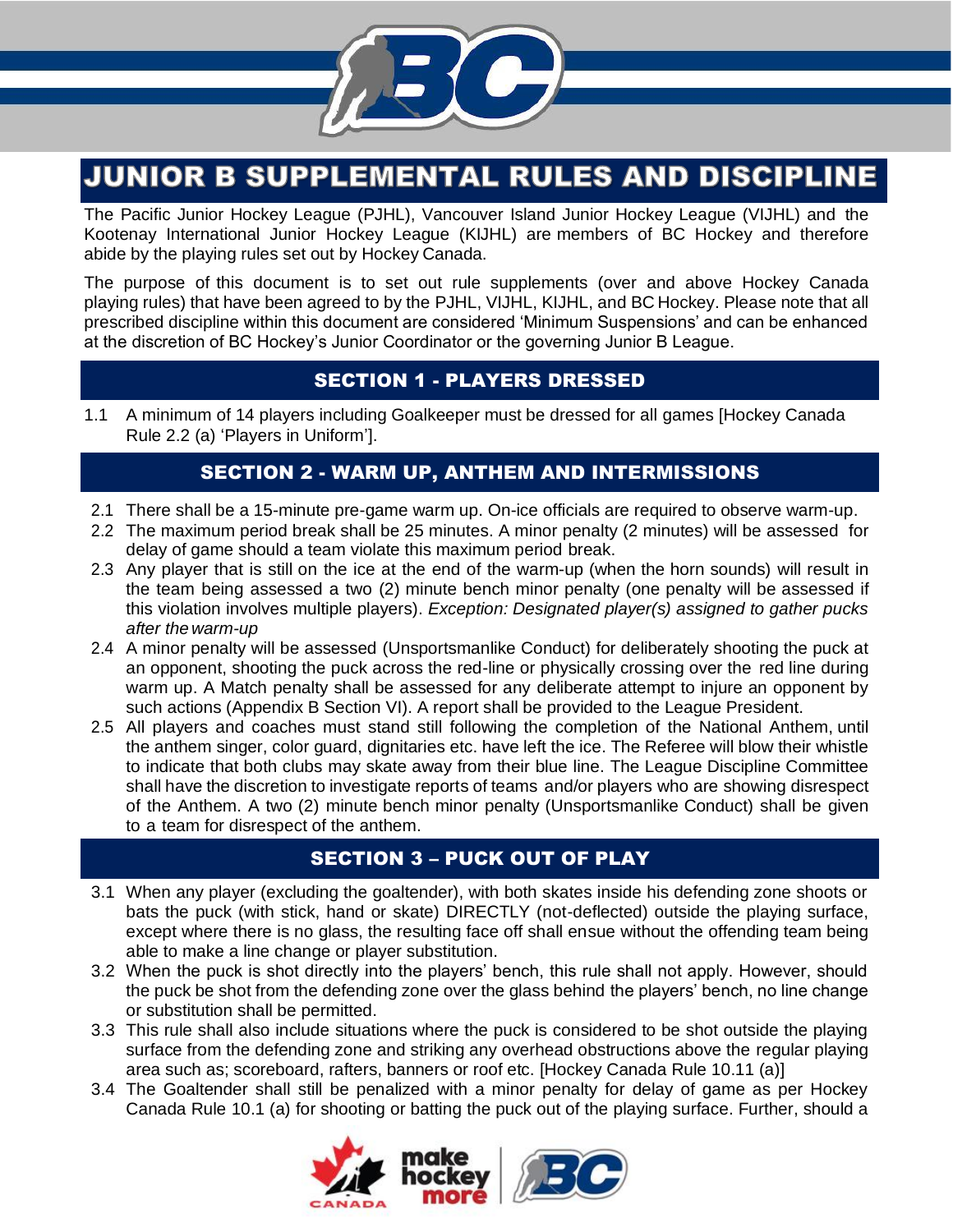player delay the game deliberately by shooting, batting or throwing the puck out of playing surface, they shall be assessed a minor penalty under Hockey Canada Rule 10.11 (b).

# SECTION 4 – FACE-OFFS AND PLAYER SUBSTITUTION

- 4.1 A team that ices the puck will not be permitted to make a player substitution prior to ensuing faceoff. Should the stoppage of play following the icing infraction coincide with a time-out, or should the offending team elect to utilize their team time-out at this stoppage of play, they are still not permitted to make any player substitutions. A violation of this rule will result in a minor penalty for delay of game.
- 4.2 The determination of the players on the ice for the purposes of prohibiting a line change will be made when the puck leaves the offending player's stick.
- 4.3 Either team is permitted a player change if a penalty or penalties are assessed that affect the onice strength of either or both teams.
- 4.4 A player can be substituted if the Referee considers the player to be injured.
- 4.5 When a team commits an icing infraction resulting in no player change, any face-off violation by the offending team during the ensuing face-off will not result in the center being ejected. Instead, the centre will be warned by the linesperson that the team has committed their first face-off violation. Any subsequent violation by the same team on the same stoppage of play will result in a minor penalty for 'face-off violation'. The warning will be delivered by the Lineperson blowing their whistle and raising their arm in the air with their index finger extended (#1 signal), to indicate a violation has occurred and a warning has been issued. Any subsequent face-off violation will be the responsibly of the Referee(s) for the purpose of assessing a minor penalty.
- 4.6 The Attacking team will have the authority to choose the face-off location in their attacking zone as outlined in the situations listed below (4.6.1 – 4.6.4). The Head Coach (or designated Team Official) must indicate to the on-ice officials which side of the ice they wish to have the face-off conducted within their attacking zone by stating; 'far side' or 'bench side' (rather than 'left' or 'right' to avoid confusion). This indication must be made prior to the Referee starting the line change procedure and / or prior to the calling of a team time out. The Linesperson not conducting the face-off will point to the face-off location as indicated by the attacking team, while their partner (the other Linesperson) retrieves the puck. A Linesperson will place the puck on the identified face-off spot should a time out be called in order to identify where the ensuing face-off will be located when play resumes.

Situations when the Attacking team will choose the face-off location:

- 4.6.1 When a Goaltender freezes the puck (leading to a stoppage of play) as a result of an Attacking Team's shot originating from behind the centre red line.
- 4.6.2 When a Defending Player (excluding the Goaltender) causes their net to be accidentally dislodged causing a stoppage of play or a Defending Player contacts an Attacking Player which leads to the accidental dislodging of the net.
- 4.6.3 Following any icing situation (note, this is still a no-change icing situation).
- 4.6.4 When the Defending Team has been penalized by way of a time penalty resulting in the Attacking Team receiving a power-play. If the time penalty brings the Attacking Team to even strength (e.g. 4 on 4 or 3 on 3), then this rule will NOT apply and the faceoff will occur at the location regularly prescribed within the rules.

Note: Should the Attacking Team Head Coach (or designated Team Official) not indicate a face-off location to an on-ice official prior to the start of the line change procedure, then the face-off shall take place in the faceoff location regularly prescribed within the playing rules.

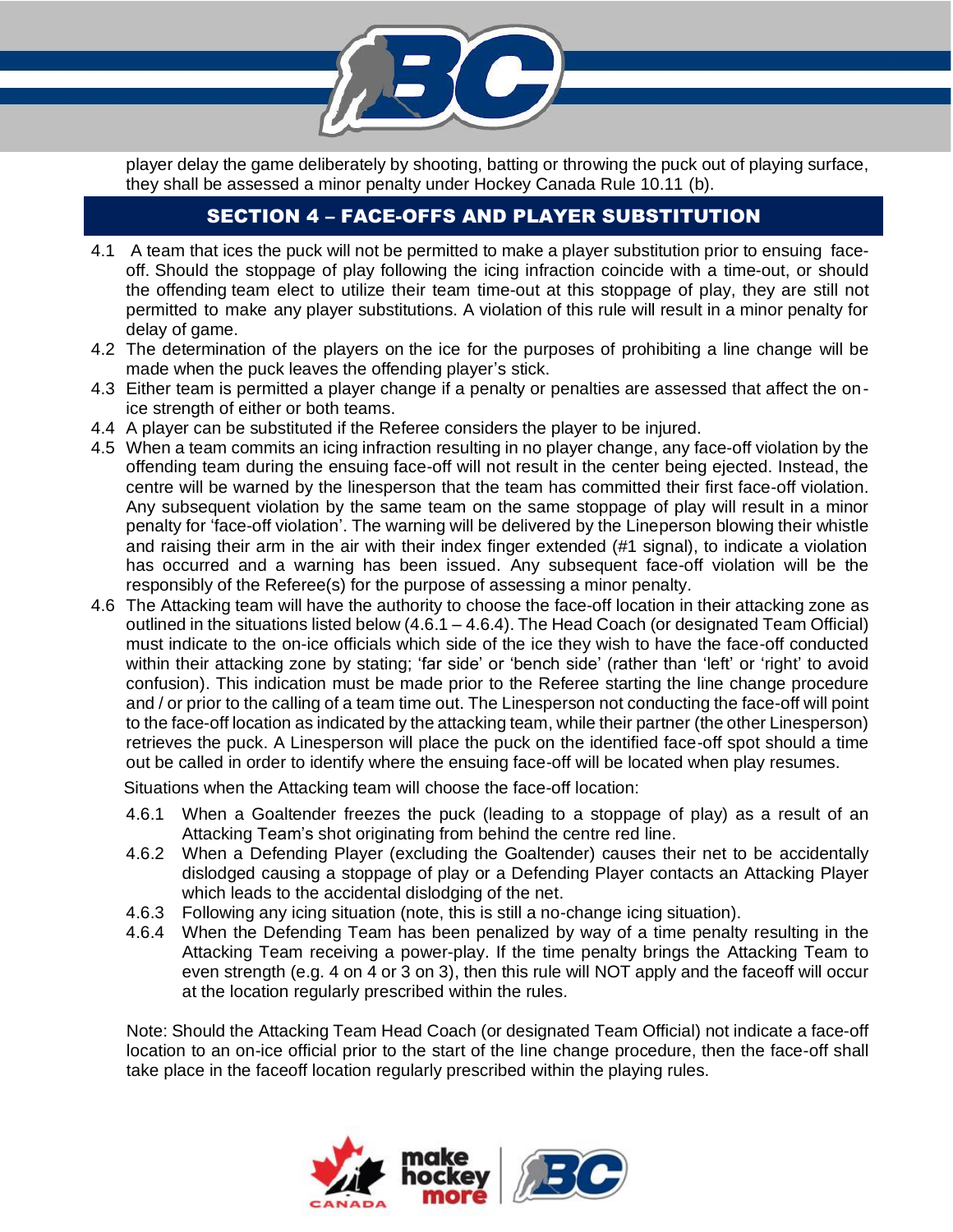

# SECTION 5 – COOLING OFF PERIOD

- 5.1 The Referee(s) in charge of any game may call a two (2) minute "cooling off" period at any time during game. The Referee(s) may call more than one such period during a game.
- 5.2 Each Member Club participating in a game shall have the right to call one (1) 30-second time out during a game, as per Hockey Canada Rule 10.17 (f).

# SECTION 6 – HEAD CONTACT

- 6.1 If a player intentionally raises his stick, hands, forearm or elbow to check an opponent and the head is the principle point of contact, or the player deliberately drives his stick, forearm, elbow or gloved hand into an opponent's head in any manner, a Head Contact penalty must be assessed.
	- 6.1.1 For minimal or moderate impact to the head a Minor and Misconduct must be assessed.
	- 6.1.2 For moderate to severe degrees of impact directly to the head a Major and Game Misconduct penalty must be assessed. All High-sticking major penalties will be assessed as Head Contact penalties.
	- 6.1.3 A Match penalty must be assessed for deliberate attempt to injure by way of Head Contact.
- 6.2 If a player is fouled or hit illegally (e.g. interference, boarding, charging etc.) for which a penalty is already being assessed and the head is not the principle point of contact but as a result of the illegal check the player hits their head on the glass, ice or boards in a manner that results in a head injury occurring, this shall be interpreted as Head Contact and a Major and Game Misconduct or Match penalty must be assessed in lieu of any other infraction. All infractions under Section 6 shall result in the following supplemental discipline:

| SUPPLEMENTAL DISCIPLINE - HEAD CONTACT |                                                                      |                    |
|----------------------------------------|----------------------------------------------------------------------|--------------------|
| 6.2.1                                  | Minor Penalty – $3^{rd}$ infraction of season within Sections 6 or 7 | 2 Games Suspension |
| 6.2.2                                  | Minor Penalty – all subsequent infractions within Sections 6 or 7    | 2 Games Suspension |
| 6.2.3                                  | <b>Maior Penalty</b>                                                 | 2 Games Suspension |
| 6.2.4                                  | <b>Match Penalty</b>                                                 | 3 Games Suspension |

# SECTION 7 – DANGEROUS HITS

7.1 **Clipping**: Clipping is the act of using one's body to contact an opponent from any direction, across or below the knees. A player may not deliver a check in a 'clipping' manner, nor lower their body position to deliver a check on or below an opponent's knees. Clipping shall be penalized as:

"A Minor penalty or, at the discretion of the Referee, a Major penalty and a Game Misconduct for Clipping. If injury results, a Major penalty and a Game Misconduct penalty shall be assessed."

*Note: The penalty signal for clipping is the reverse of tripping.* 

- 7.2 **Kneeing**: All infractions for kneeing shall be penalized as outlined within Hockey Canada rule 6.6.
- 7.3 **Checking from Behind:** Infractions shall be penalized as outlined within Hockey Canada rule 6.4.
- 7.4 **Slew Footing:** All infractions for slew footing will be called as prescribed under Hockey Canada rule (b). All Double Minor infractions for Slew Footing will accumulate for supplemental discipline.
- 7.5 Charging, Boarding & Blindside Hits: All infractions for Charging (Rule 6.3) and Boarding (Rule 6.2) will be assessed in accordance with Hockey Canada Rules 6. Additionally, all body checks delivered from outside a 90° area / angle of approach (Fig. 1) in open ice shall be considered a 'Blindside Hit' and penalized as 'Charging'; unless the hit meets the criteria of 'Checking from Behind' (Rule 6.4) or 'Head Contact' (Rule 6.5). All body checks originating from within a 90° area / angle of approach

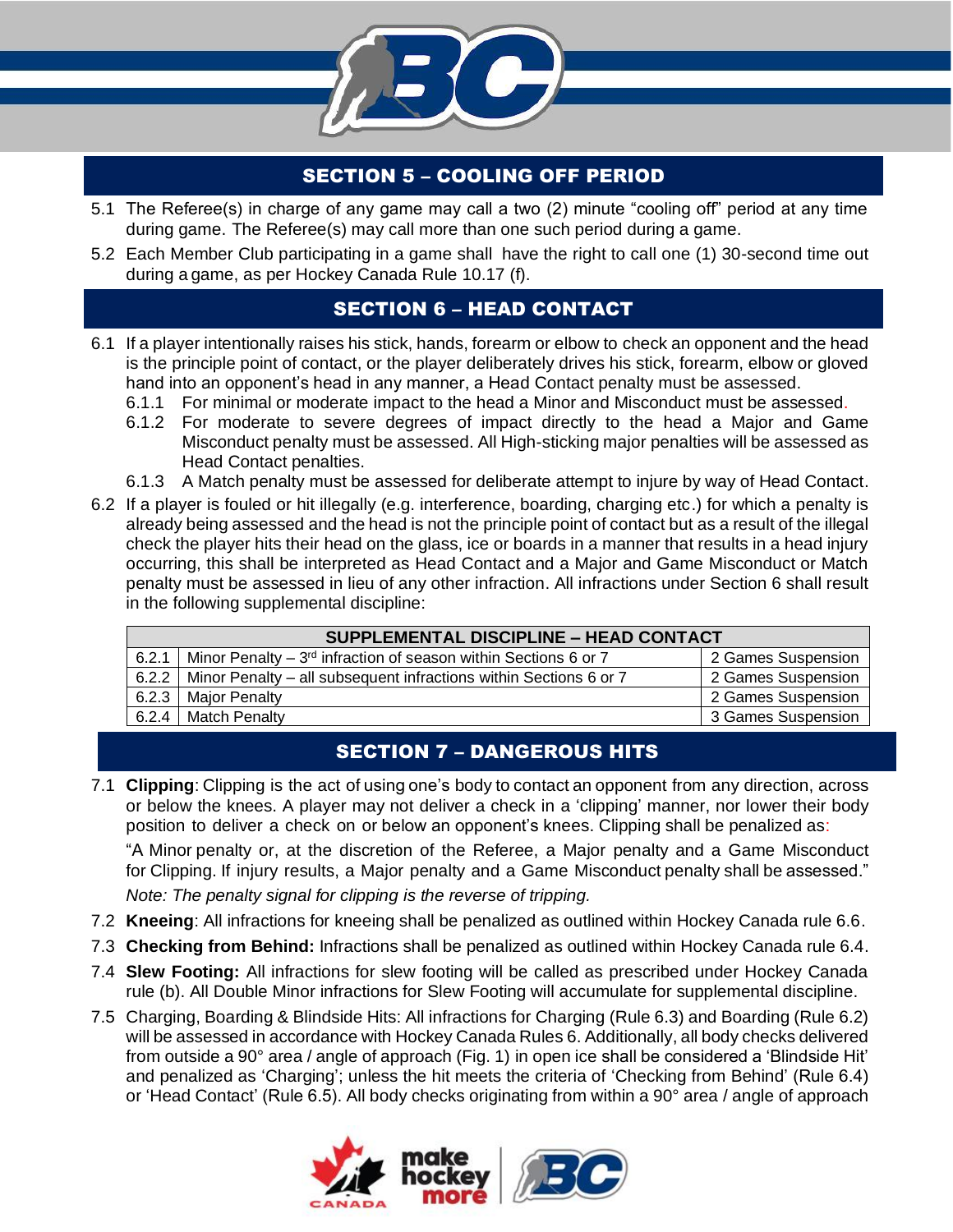(Fig. 2), provided the hit is made with the shoulder and is legal in all other aspects, shall NOT be penalized.





Puck Carrier

7.6 All infractions under Section 7 shall result in the following supplemental discipline:

| <b>SUPPLEMENTAL DISCIPLINE - DANGEROUS HITS</b> |                                                                   |                    |
|-------------------------------------------------|-------------------------------------------------------------------|--------------------|
| 7.6.1                                           | Minor Penalty – $3rd$ infraction of season within Sections 6 or 7 | 2 Games Suspension |
| 7.6.2                                           | Minor Penalty – all subsequent infractions within Sections 6 or 7 | 2 Games Suspension |
| 7.2 & 7.4                                       | Double Minor $-2^{nd}$ infraction of the season                   | 2 Games Suspension |
| 7.2 & 7.4                                       | Double Minor - all subsequent infractions                         | 2 Games Suspension |
| 7.6.3                                           | <b>Major Penalty</b>                                              | 2 Games Suspension |
| 7.6.4                                           | <b>Match Penalty</b>                                              | 3 Games Suspension |

## SECTION 8 – GOALTENDER INTERFERENCE

- 8.1 **Minor Penalty:** Should a team be charged with a second (2<sup>nd</sup>) goaltender interference minor penalty to their team within the same game shall result in a Game Misconduct being assessed to the offending player and an automatic one (1) game suspension. The Referee shall deliver a verbal warning to the offending team's Head Coach of the consequences of 8.1.1 (below) upon the assessment of a team's first minor penalty violation under this section.
	- 8.1.1 Any subsequent minor goaltender interference penalties by the same team in the same game shall result in a Game Misconduct and a two (2) games suspension to the offending player.
	- 8.1.2 The Head Coach of any team charged with a subsequent minor penalty for goaltender interference as outlined in 8.1.1 shall receive and automatic one (1) game suspension.
- 8.2 **Major Penalty**: For the purpose of supplemental discipline, major penalties for Goaltender Interference and "Charging the Goaltender in the crease" [Hockey Canada rule 6.3 (b)] shall both be governed under these supplemental guidelines. Any player incurring a Major penalty for Goaltender Interference or Charging the Goaltender in the crease will result in an automatic minimum two (2) games suspension.
- 8.3 **Match Penalty:** Automatic minimum three (3) games suspension
- 8.4 All infractions under Section 8 shall result in the following supplemental discipline:

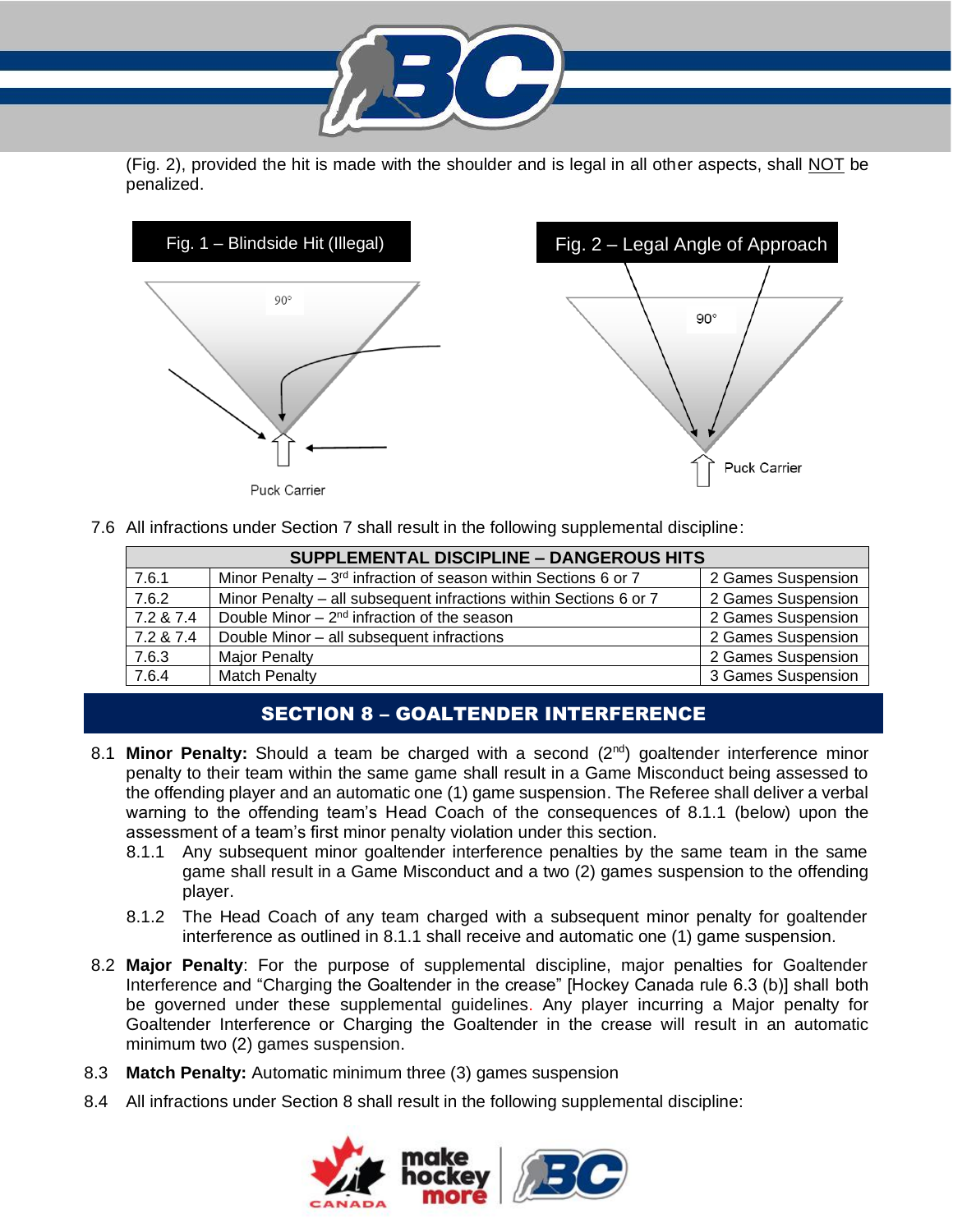

| SUPPLEMENTAL DISCIPLINE - GOALTENDER INTERFERENCE |                                                                          |                    |
|---------------------------------------------------|--------------------------------------------------------------------------|--------------------|
| 8.1                                               | Minor Penalty – $2^{nd}$ team penalty in same game (Player)              | 1 Game Suspension  |
| 8.1.1                                             | Minor Penalty –all subsequent team infractions in the same game (Player) | 2 Games Suspension |
| 8.1.2                                             | Minor Penalty all subsequent team infractions in the same game (Coach)   | 1 Game Suspension  |
| 8.2                                               | <b>Major Penalty</b>                                                     | 2 Games Suspension |
| 8.3                                               | <b>Match Penalty</b>                                                     | 3 Games Suspension |

# SECTION 9 – FIGHTING

9.1 **Instigator and Aggressor Penalties**: A player accumulating a combination of two (2) or more instigator or aggressor penalties within the same season shall be subject to the following:

| SUPPLEMENTAL DISCIPLINE - INSTIGATOR AND AGGRESSOR MINORS |                                                              |                        |
|-----------------------------------------------------------|--------------------------------------------------------------|------------------------|
| 9.1.1                                                     | 2 <sup>nd</sup> Instigator or <b>Aggressor</b> minor penalty | 1 Game Suspension      |
| 9.1.2                                                     | 3rd Instigator or <b>Aggressor</b> minor penalty             | 2 Games Suspension     |
| 9.1.3                                                     | 4 <sup>th</sup> Instigator or <b>Aggressor</b> minor penalty | 3 Games Suspension     |
| 9.1.4                                                     | 5 <sup>th</sup> Instigator or <b>Aggressor</b> minor penalty | 4 Games Suspension     |
| 9.1.5                                                     | Any subsequent Instigator or Aggressor minor penalties       | Indefinite Suspension* |
|                                                           |                                                              |                        |

\*All indefinite suspensions will undergo full review by the League.

9.2 **Two (2) Fight Altercations**: When two (2) fights occur during the same stoppage of play, it will be deemed to be a multiple fight altercation and the players involved in the subsequent fight shall be subject to an automatic suspension of two (2) games. NOTE: Two (2) Game Misconducts are assessed in accompaniment with any fighting major penalty assessed to a player that participates in a subsequent fight on the same stoppage as per Hockey Canada Rule 6.7 (h).

**Three (3) or More Fight Altercations:** When three (3) or more fights occur during the same stoppage of play, players involved in the second and all subsequent fights shall be subject to an automatic two (2) games suspension.

| SUPPLEMENTAL DISCIPLINE - MULTIPLE FIGHT ALTERCATIONS                |                                                      |                    |
|----------------------------------------------------------------------|------------------------------------------------------|--------------------|
| 9.2.1                                                                | Players involved in the initial fight on a stoppage  | No Suspension      |
| 9.2.2                                                                | All participants in subsequent fight (no-instigator) | 2 Game Suspensions |
| 9.2.3                                                                | Coaches of teams where subsequent fight occurs       | 1 Game Suspension  |
| <b>MULTIPLE FIGHT ALTERCATIONS WHERE AN INSTIGATOR IS IDENTIFIED</b> |                                                      |                    |
| 9.2.4                                                                | Any player guilty of instigating a subsequent fight  | 5 Games Suspension |
| 9.2.5                                                                | All players from instigating team in a sub. fight    | 2 Games Suspension |
| 9.2.6                                                                | Coaches whose team is penalized for 9.2.4 or 9.2.5   | 1 Game Suspension  |

9.3 **Staged Fights or Fights during pre-game or end of period:** Players shall receive an additional Game Misconduct when they participate in a staged fight in addition to any other penalty or penalties they may incur on the play. A two (2) games suspension shall apply if a fight occurs during pregame or at the end of a period. Any player participating in a staged fight shall be suspended three (3) games.

A verbal warning shall be delivered by the Referee to the Head Coach of any team whose player is penalized with a Game Misconduct for participating in a staged fight, that any subsequent staged fight(s) occurring in the same game shall result in a Game Misconduct to the Head Coach.

- A fight that occurs prior to the drop of a puck, shall be considered a staged fight.
- A fight that occurs immediately following the drop of the puck or commencement of play, shall be considered a staged fight.

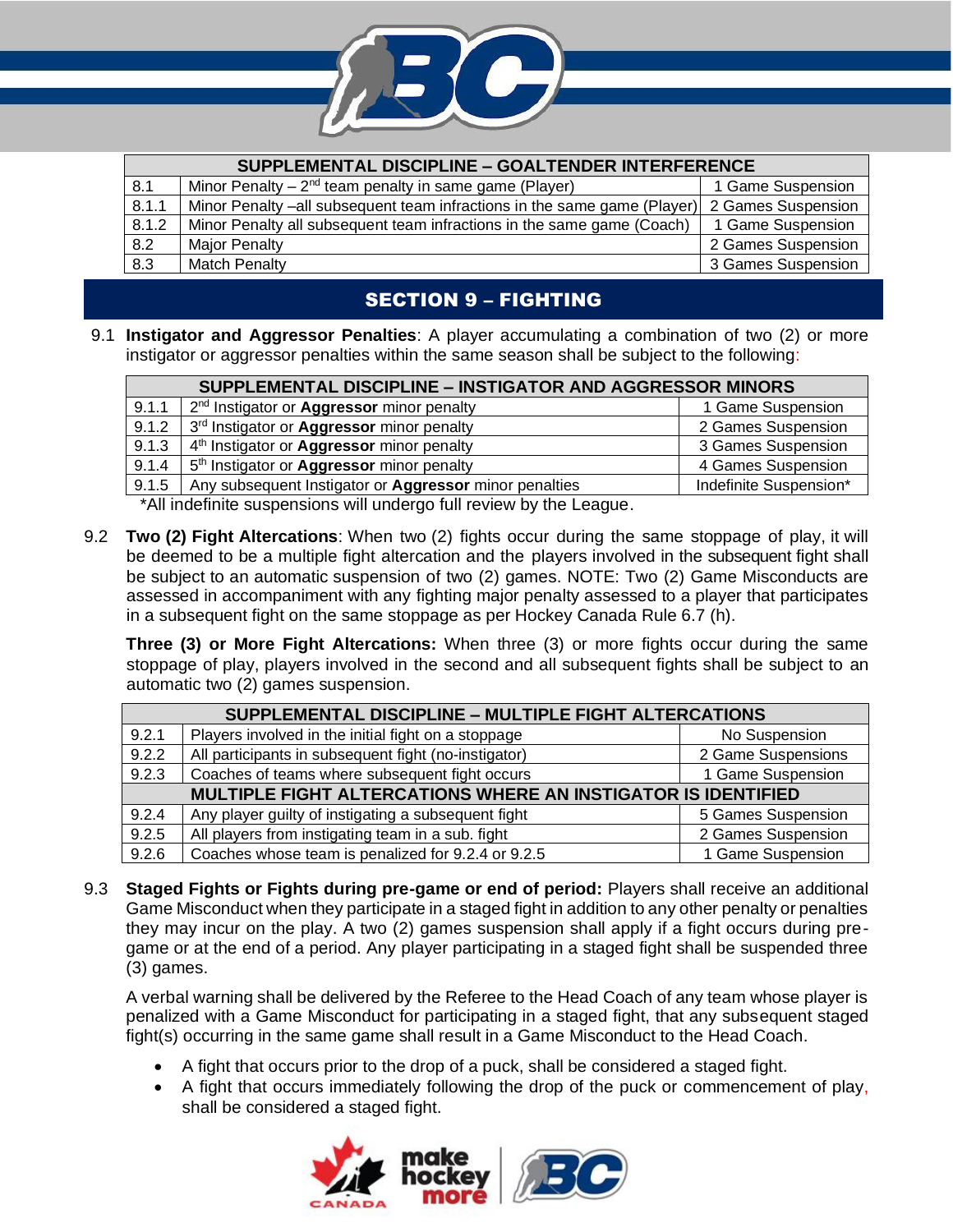

• Although players may be intending to fight after the faceoff, if either of them is involved with the puck or play after the face-off and before the fight, this is **NOT** considered a staged fight.

| <b>SUPPLEMENTAL DISCIPLINE - STAGED FIGHT</b> |                                                                     |                    |
|-----------------------------------------------|---------------------------------------------------------------------|--------------------|
| 9.3.1                                         | Any player participating in staged fight                            | 3 Games Suspension |
| 9.3.2                                         | Coach of team guilty of a 2 <sup>nd</sup> staged fight in same game | 1 Games Suspension |
| 9.3.3                                         | Player involved in a pre-game or end of period fight                | 2 Games Suspension |
| 9.3.4                                         | Coach of team guilty of instigating 9.3.1 or 9.3.3                  | 3 Games Suspension |

9.4 **Leaving the Bench and / or 3rd Player to Enter a Fight:** Any player identified as the first to leave the bench, bench area, dressing room or penalty bench to become engaged in a fight [Rule 9.5 (a)] shall be suspended for six (6) games. Any play that becomes a **third player into a fight shall result in a minimum two (2) games suspension.** 

| SUPPLEMENTAL DISCIPLINE - LEAVING THE BENCH |                                                        |                    |
|---------------------------------------------|--------------------------------------------------------|--------------------|
|                                             | 9.4.1 $\int 3^{rd}$ Player into a Fight [Rule 6.7 (h)] | 2 Games Suspension |
|                                             | 9.4.2   Leaving the Players' or Penalty Bench          | 6 Games Suspension |

9.5 **Fights in the last ten (10) Minutes of the Game:** During the last ten (10) minutes of game or any time in Overtime, any fight shall result in the following**;** Players shall receive the one (1) game suspension as set out under Rule  $4.6$  (c) $*$  in accordance with the corresponding Game Misconduct.

| SUPPLEMENTAL DISCIPLINE - FIGHTS IN THE LAST 10 MINUTES |                                                           |                    |
|---------------------------------------------------------|-----------------------------------------------------------|--------------------|
|                                                         | 9.5.1   Fighting in the last ten (10) Minutes or Overtime | 1 Game Suspension* |

9.6 **Goaltender Fighting – Fighting by Goaltenders Shall result in the following:**

| <b>GOALTENDER FIGHTING</b> |                                                                    |                     |
|----------------------------|--------------------------------------------------------------------|---------------------|
| 9.6.1                      | Goaltender fighting a Player (applies to both participants)        | 2 Games Suspension  |
| 9.6.2                      | Goaltender fighting the opposing Goaltender                        | 3 Games Suspension  |
| 9.6.3                      | Goaltender entering opponent's defending zone to Fight             | 2 Games Suspension* |
| 9.6.4                      | 2 <sup>nd</sup> offense Goaltender fighting Goaltender same season | 6 Games Suspension  |
|                            | ____                                                               | ____                |

\*This suspension is for entering the opponent's defending zone for the purpose of fighting. This suspension is in addition to any other suspension assessed for fighting.

#### 9.7 **Removing Equipment to Fight:**

- 9.7.1 **Removing the Helmet**: If a player removes their helmet to fight or challenge an opponent to fight, or deliberately removes the helmet of his opponent, he shall be assessed a Gross Misconduct penalty [Rule 3.6 (c)] and a minimum three (3) games suspension.
- 9.7.2 **Removing Equipment**: If a player removes any equipment (excluding their gloves) prior to a fight, while on or off the ice, shall be issued a Game Misconduct in addition to any other penalties that may apply and be suspended for a minimum of one (1) game.
- 9.7.3 The Head Coach of a team penalized under 9.7.1 or 9.7.2 shall be assessed a Game Misconduct and suspended for one (1) game.
- 9.7.4 Should a second situation occur involving the same player and team within the same season, the suspension shall be two (2) games to the player and the Head Coach in addition to a full review by the league.

|  | <b>REMOVING EQUIPMENT</b> |
|--|---------------------------|
|--|---------------------------|

| 9.7.1   Removing Helmet (Gross Misconduct) | 3 Games Suspension |
|--------------------------------------------|--------------------|
|                                            |                    |

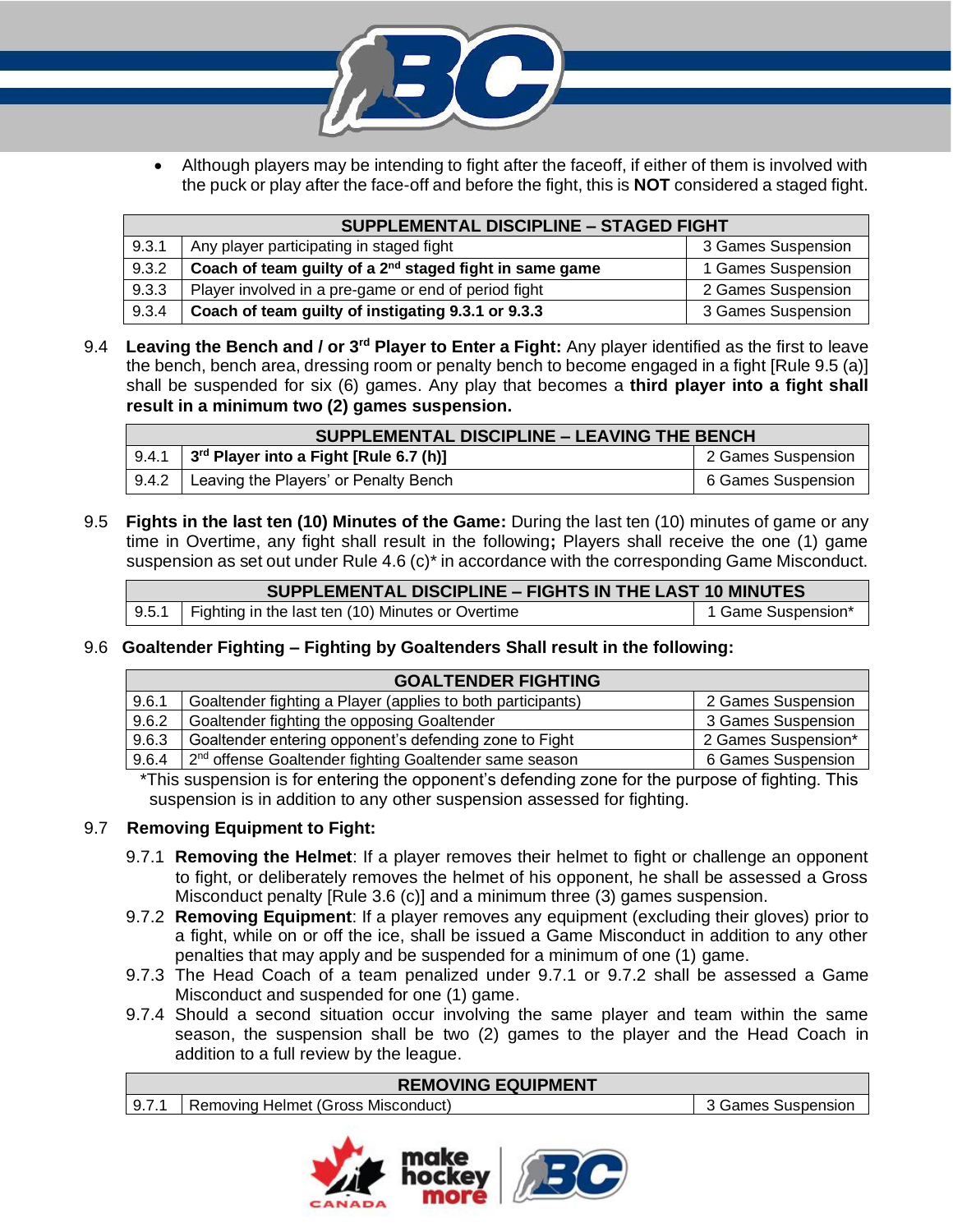

|       | 9.7.2   Removing Equipment (Excluding helmet or gloves)                   | 1 Game Suspension  |
|-------|---------------------------------------------------------------------------|--------------------|
| 9.7.3 | Coach of team penalized under 9.7.1 or 9.7.2                              | 1 Game Suspension  |
| 9.7.4 | $\vert$ 2 <sup>nd</sup> offense under Section 9.7 in same season (Player) | 2 Games Suspension |
|       | 1 2 <sup>nd</sup> offense under Section 9.7 in same season (Coach)        | 2 Games Suspension |

9.8 **Accumulated Fighting Penalties:** Should a Game Misconduct associated to any infraction occur within the last ten (10) minutes of regular playing time or any time in overtime, Rule 4.6 (c) will apply in addition to any prescribed supplemental discipline and thus result in an additional one (1) game suspension per Game Misconduct assessed.

Above and beyond the proceeding fighting regulations within Section 9, all fighting majors shall be tracked and accumulated. Accumulations shall result in the following suspensions based upon single season totals by an individual player:

|       | SUPPLEMENTAL DISCIPLINE - ACCUMULATED FIGHTING MAJORS                               |                       |  |  |
|-------|-------------------------------------------------------------------------------------|-----------------------|--|--|
| 9.8.1 | 1 <sup>st</sup> through 4 <sup>th</sup> incurred Fighting Majors within same season | No Suspension         |  |  |
| 9.8.2 | 5 <sup>th</sup> incurred Fighting Majors within same season                         | 1 Game Suspension     |  |  |
| 9.8.3 | 6 <sup>th</sup> incurred Fighting Majors within same season                         | 3 Games Suspension    |  |  |
| 9.8.4 | 7 <sup>th</sup> incurred Fighting Majors within same season                         | 4 Games Suspension    |  |  |
| 9.8.5 | 8 <sup>th</sup> incurred Fighting Majors within n same season                       | 8 Games Suspension    |  |  |
| 9.8.6 | Any subsequent Fighting Majors within same season                                   | Indefinite Suspension |  |  |

*Note: The accumulations and consequences are in force for the entire regular season and playoffs. While players participating in the Cyclone Taylor Cup start with a fresh slate with respect to accumulations of offenses during the regular season and playoffs, any suspensions that have not been served will be served before participation in the Cyclone Taylor Cup.*

# SECTION 10 – MAJOR (NON-FIGHTING) & MATCH PENALTIES

10.1 **Accumulated Major and Match Penalties:** A player accumulating a combination of three (3) or more of the Major penalties listed below and as outlined in Sections 6 to 8 of the supplement or any Match penalties within the same season shall result in supplemental discipline. Note, these accumulated sanctions are in addition to any prescribed discipline for an individual infraction as outlined within any other section of this supplement.

#### **INFRACTIONS THAT COUNT TOWARDS MAJOR / MATCH ACCUMULATIONS**

| <b>INFRACTION</b>                 |                                 | <b>PENALTY TYPE</b>  |
|-----------------------------------|---------------------------------|----------------------|
| Boarding (Sec. 7.5)               | Charging (Sec. 7.5)             |                      |
| Charging the Goaltender (Sec 8.2) | Checking from Behind (Sec. 7.3) |                      |
| Clipping (Sec. 7.1)               | Kneeing (Sec. 7.2)              | <b>Major Penalty</b> |
| Head Contact (Sec. 6)             | Slew Footing (Sec. 7.4)         |                      |
| Goaltender Interference (Sec. 8)  |                                 |                      |
| <b>All Infractions</b>            |                                 | <b>Match Penalty</b> |

[e.g. Major penalty for Head Contact = 2 games suspension (Section 6.2.3). If this is the 3<sup>rd</sup> Major or Match of the current season for a player then this will result in a total of a 5 games suspension, due to the addition of the accumulation sanction of 3 games (Section 10.1.3)]

Upon the  $6<sup>th</sup>$  infraction under this accumulation guidelines will require the player to participate in a hearing with his coach and the league discipline administrator and the player will be automatically placed under indefinite suspension.

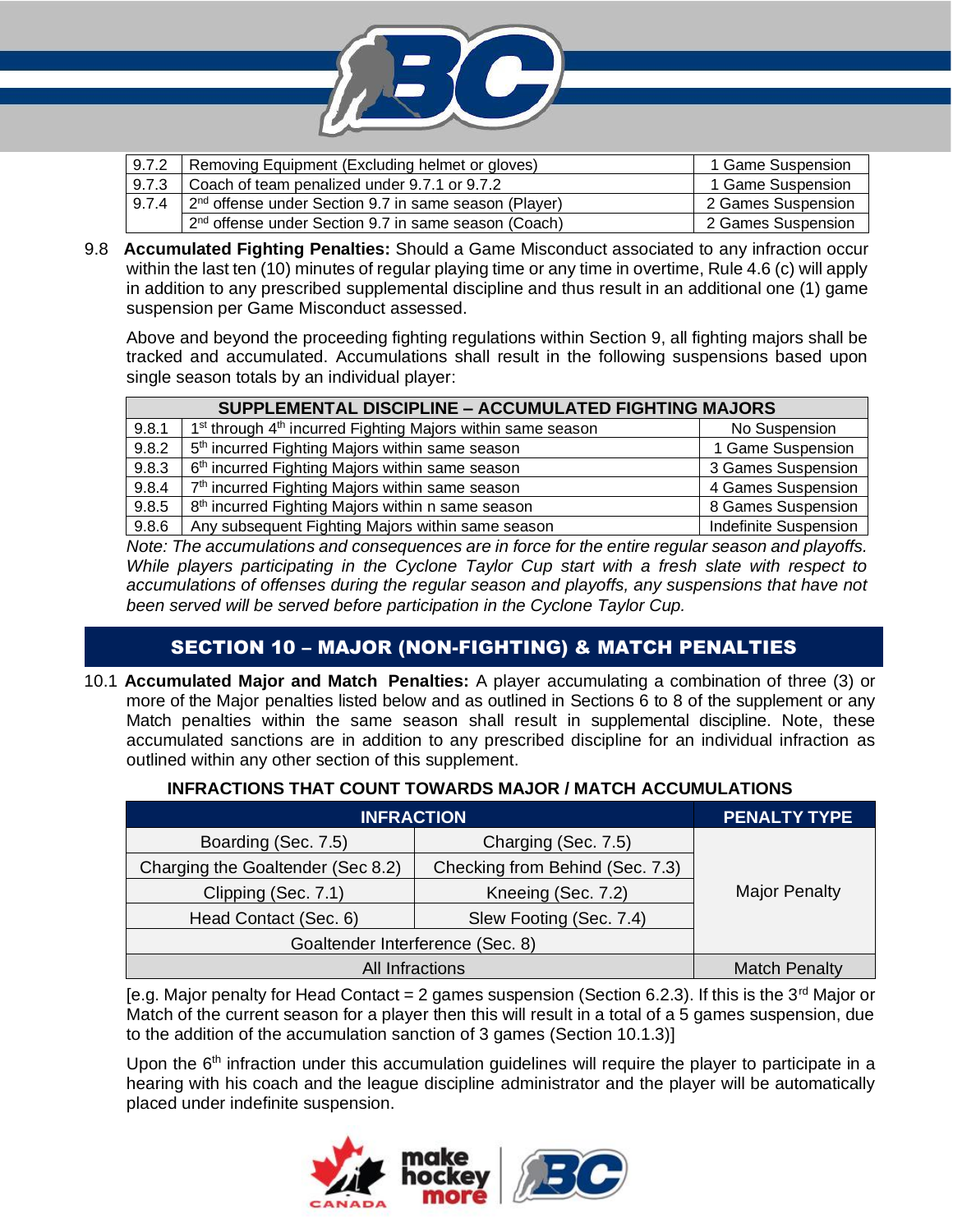

| <b>SUPPLEMENTAL DISCIPLINE - ACCUMULATED MAJOR &amp; MATCH PENALTIES</b> |                                                                               |                       |  |
|--------------------------------------------------------------------------|-------------------------------------------------------------------------------|-----------------------|--|
| 10.1.1                                                                   | 3 <sup>rd</sup> Major from Sections 6-8 or Match penalties in the same season | 3 Games Suspension    |  |
|                                                                          | 10.1.2   Any Subsequent Major from Sections 6-8 or Match in the same season   | 3 Games Suspension    |  |
|                                                                          | 10.1.3 $\mid 6^{th}$ accumulation infraction under the above criteria         | Indefinite Suspension |  |

## SECTION 11 – DELAYED MINOR PENALTIES

- 11.1 Under normal circumstances when a goal is scored during a delayed penalty the minor penalty is washed out and the offending team does not play shorthanded [Rule 4.13 (b)]. This will still be the case but there are clarifications to the handling of this rule in regard to delayed minor penalties for **Stick Infractions**, **Head Contact**, **Clipping** and **Checking from Behind**:
	- 11.1.1 **Stick Infractions (Game Ejection – Rule 8.6):** If a penalty is on delay for a third stick infraction but a goal is scored prior to play being stopped, the minor penalty will be washed out as per rule 4.13 (b). However, the penalty **WILL** be recorded on the game sheet. The 'start' and 'end' time will be recorded as the time on the clock at that stoppage of play. The game ejection **WILL** also be assessed for a third stick infraction, contrary to Rule 4.2 (e) Situation 21, Example C. The two (2) minute 'stick infraction' minor penalty will **NOT** be served due to the scoring of the goal, but the game ejection will be enforced.
	- 11.1.2 **Dangerous Hits (Head Contact, Clipping and Checking from Behind):** In situations where a delayed minor penalty has been washed out due to the scoring of a goal but is still subject to accumulation discipline, carries a misconduct or game misconduct the following will apply:

The minor penalty **WILL** be recorded on the game sheet. The 'start' and 'end' time will be recorded as the time on the clock at that stoppage of play. The two (2) minute penalty will **NOT** be served but be recorded on the game sheet for tracking purposes. Any applicable misconduct or game misconduct will still be served as per rule 6.4 (a) Situation 1 & rule 6.5

## SECTION 12 – OVERTIME

- 12.1 Overtime shall be played as follows:
	- 12.1.1 Following the conclusion of a regular season game there will be a one (1) minute rest period to allow each team to collect at their bench and determine a starting line-up. This will occur prior to each overtime period. Teams will NOT change ends in overtime during regular season play. All penalized players must stay in the penalty box during this time.
	- 12.1.2 The format will be sudden victory, where teams play five (5) minutes or less of three (3) skaters and one (1) Goaltender aside [3 on 3]. If the game remains tied after the overtime period a shoot out will take place.
	- 12.1.3 Should a team pull their goaltender in overtime for an extra attacker and the opposing team scores, the single point normally awarded for a Regular Game Tie will be forfeited.
- 12.2 Penalties carried over from regulation time or the first overtime will be applied as follow:
	- 12.2.1 When regulation time ends and the teams are playing 5 on 3, teams will start overtime 5 on 3. Once the player strength reaches 5 on 4 or 5 on 5, at the next stoppage of play, player strength will be adjusted to 4 on 3 or 3 on 3, as appropriate.
	- 12.2.2 When regulation time ends and teams are 4 on 4, teams will start overtime 3 on 3. The same adjustments as outlined in 12.3.1 would apply.

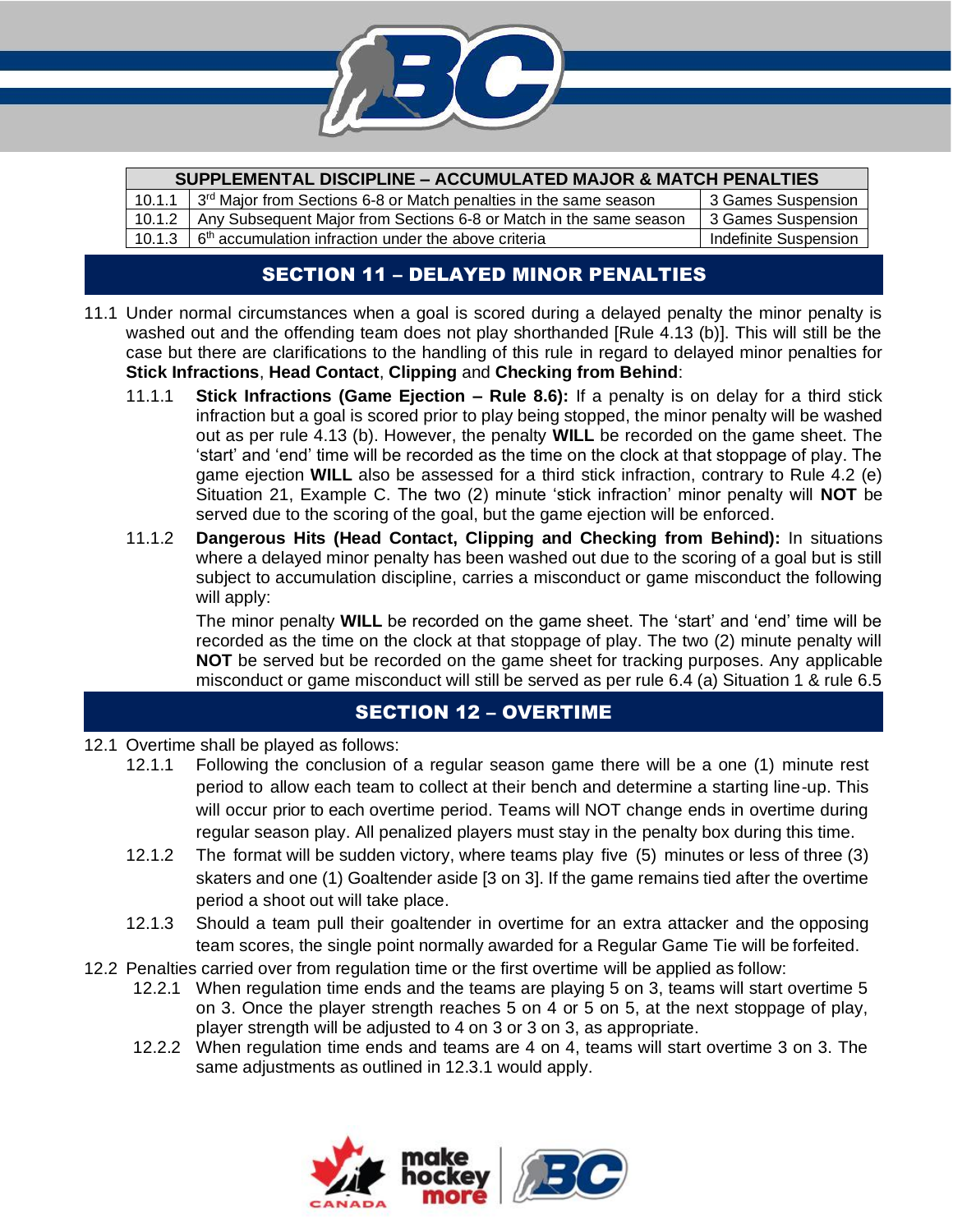

- 12.2.3 If at the end of regulation time teams are 3 on 3, overtime will start 3 on 3. Once player strength reaches 4 on 4, 5 on 4 or 5 on 5. At the next stoppage the player strength will be adjusted to 3 on 3, 4 on 3 as appropriate.
- 12.3 Penalties During Overtime:
	- 12.3.1 At no time will a team have less than three (3) skaters on the ice. If a time penalty or multiple time penalties are assessed during overtime. The appropriate player advantage will be established by adding players to the non-penalized teams' allowance on the ice.
	- 12.3.2 A one (1) player advantage will be reflected as 4 on 3 and a two (2) player advantage will be reflected as 5 on 3.
	- 12.3.3 Appropriate adjustments will be made upon the expiration of penalties assessed during overtime in the same manner as described in 12.2.
- 12.4 Shoot Out Tied Game Upon Conclusion of Overtime:
	- 12.4.1 During the regular season, if a game remains tied at the end of the five (5) minute 3 on 3 overtime period, the teams will proceed to a shootout. The rules and procedures governing the shootout shall be the same as those within Hockey Canada Rule 4.9
	- 12.4.2 The Goaltenders will remain in the same net that they occupied during overtime.
	- 12.4.3 The Home team shall have the choice of shooting first or second.
	- 12.4.4 Each team will alternate shots and be permitted three (3) shots, unless the outcome is determined earlier in the shootout.
	- 12.4.5 If the score remains tied after three (3) shots per team, the shootout will proceed to a "sudden victory" format.
	- 12.4.6 No player may shoot twice until every eligible player has shot and this procedure would repeat until a winner is determined.
	- 12.4.7 All skaters are eligible to participate in the shootout, unless they are serving a Misconduct or been assessed a Game Ejection, Game Misconduct, Gross Misconduct or Match penalty. Note: If a player is serving a Misconduct for the Goaltender that carries over to the shootout, that player will be ineligible to participate in the shootout.
	- 12.4.8 If a goaltender is assessed a Misconduct during the shootout, the player designated to serve the Misconduct must be a player that has not participated in the shootout to that point and they will be ineligible to participate in the remainder of the shootout.
	- 12.4.9 Once the shootout begins, the goaltender cannot be replaced unless he sustains and injury. If the goaltender is injured. No warm-up is permitted for the substitute goaltender.
	- 12.4.10 Regardless of the number of goals scored during the shootout, the final score recorded for the game will give the winning team one (1) more goal than their opponent. The losing goaltender will not be charged with the extra goal against and no goals scored during the shootout will be credited towards the players' personal statistics.

# SECTION 13 – MEDIA / SOCIAL MEDIA POLICY

- 13.1 Any team representative (e.g. coach, manager, trainer, executive etc.) including players and broadcasters, who make derogatory comment(s) to the media or on social media platforms in reference BC Hockey and / or its members leagues, opposing team, game officials or whose public comments are deemed detrimental to the image BC Hockey or its member leagues shall be fined up to \$2,500.00 for each statement, as determined by the League President in consultation with the BC Hockey Junior Coordinator.
- 13.2 For further policies on social media please reference the [BC Hockey Policy Manual](https://www.bchockey.net/Files/2019-2020%20Policy%20Final%20-%20Web%20Version%202019-11-14%20FINAL.pdf) Section 4.07

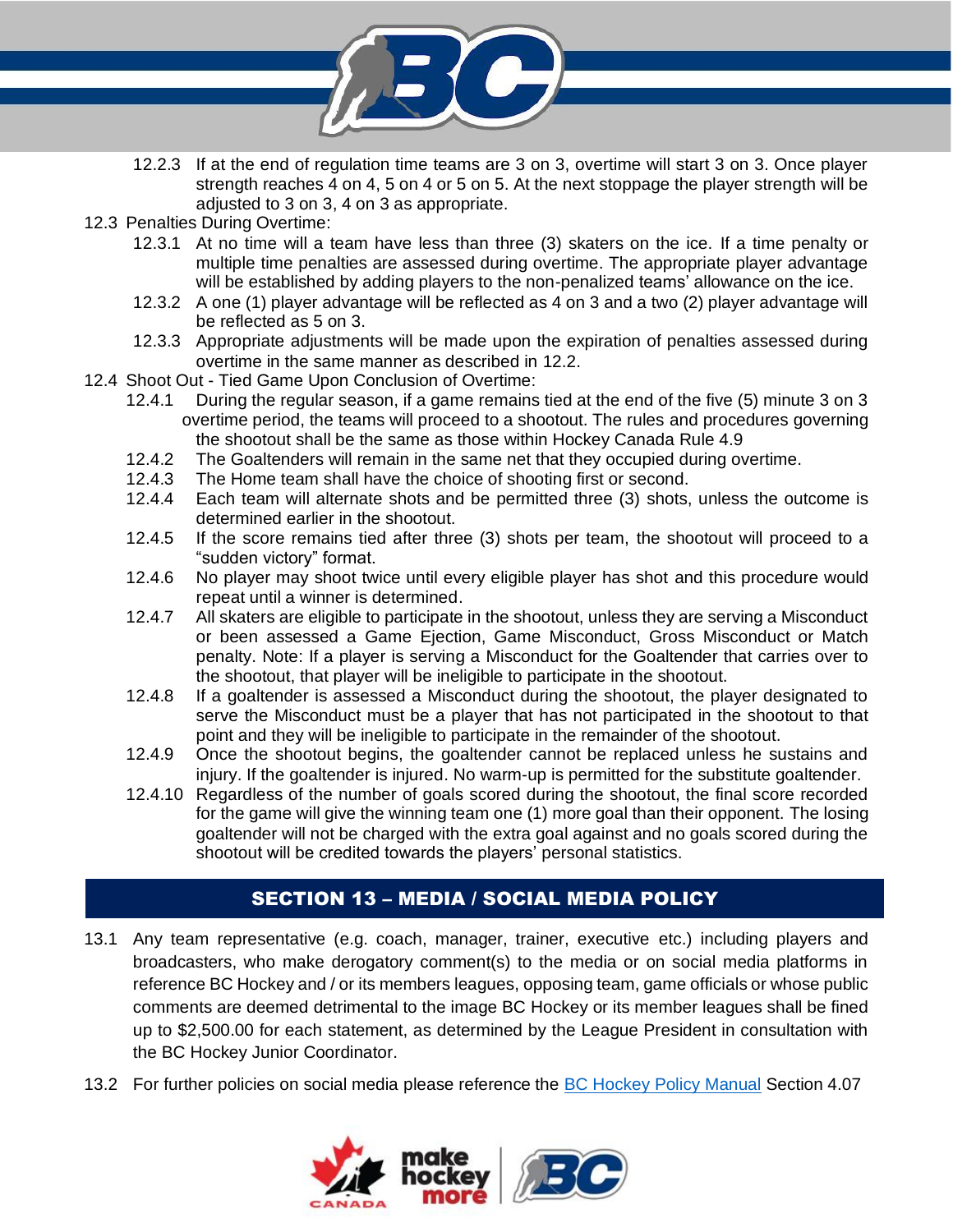# **APPENDIX A - DISCIPLINE PROCEDURES**

These Regulations will be administered by the League Discipline Committee of the appropriate Junior B League. The League Discipline Committee will complete a full investigation prior to delivering a suspension or fine.

Game Video will be a source of information in all investigations if available. Where game video is unavailable, the other investigative options will be used, which may include where applicable:

- Interviews of the Referee and or Linesmen and obtaining written reports
- Interviews of both Coaches
- Interviews of players
- Obtaining written statements
- Interviews of the Supervisor of Officials

The League Discipline Committee will issue a written notice to affected teams with a copy to the appropriate Governor, of all non-automatic suspensions and fines by email. In the case of automatic suspensions, the League Discipline Committee will provide email notification of such to the team affected and the opposing team which the team is next scheduled to play.

#### **Note that Referees are required to:**

All incidents requiring reports shall be submitted via the online incident report form by 8:00am (PST) of the morning following the game:

- Gross Misconducts
- Match Penalties
- All incidents of "Abuse of Official"
- Game Misconducts (excluding fighting except in the cases below)
- When instigator is assessed
- When and aggressor is assessed
- When a One-man fight occurs
- Multiple fight situation
- When a staged fight occurs
- Bench Minor penalty to coach
- Any other incidents of concern or unusual circumstances

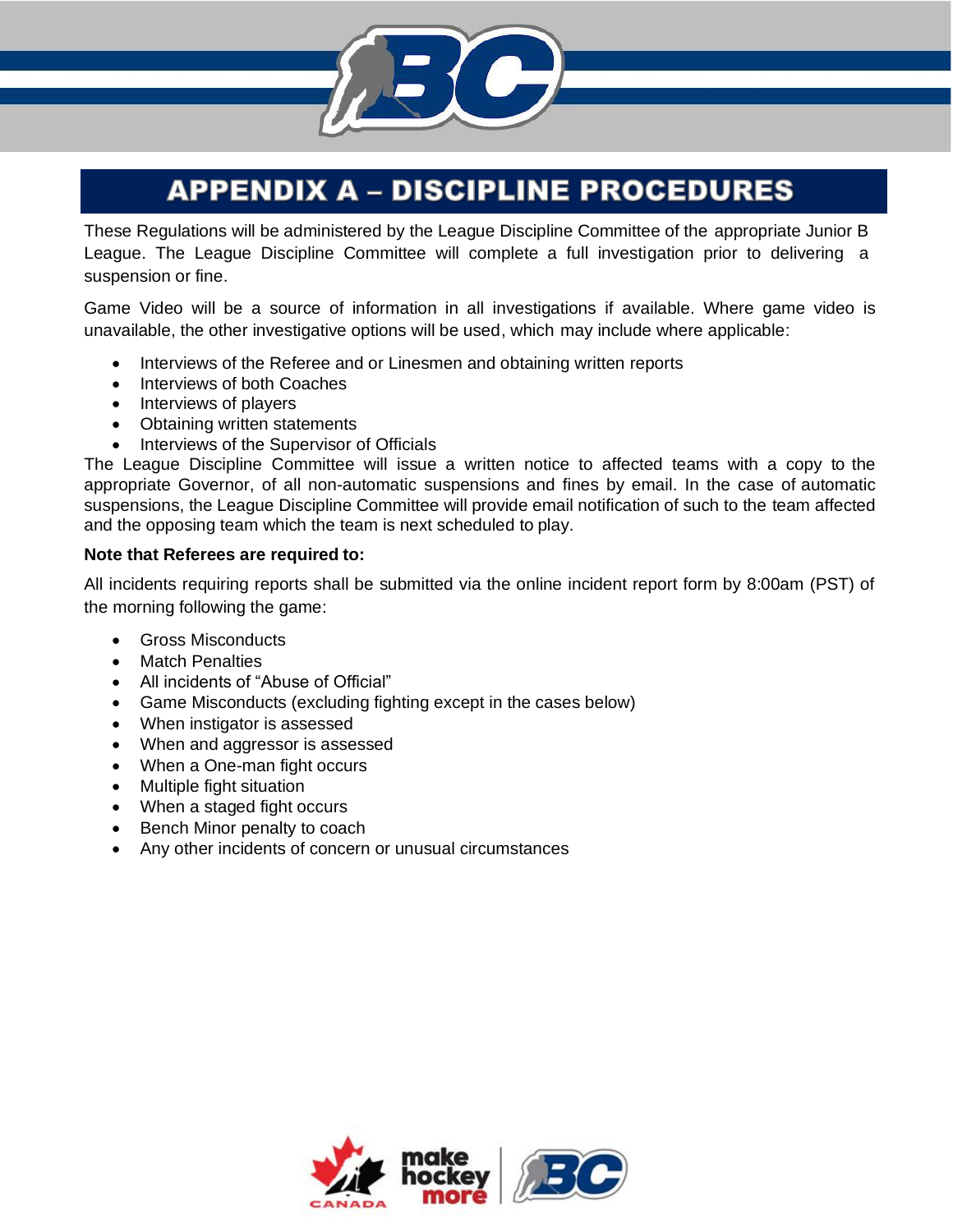

#### **100. RULINGS OF THE LEAGUE DISCIPLINE COMMITTEE**

- 100.1.Any decision of the League Discipline Committee, that is not an automatic suspension or fine as laid out in these regulations, may be subject to appeal. This shall include unsuccessful Supplemental Discipline Requests.
- 100.2.Once the League Discipline Committee has concluded an investigation and has rendered a decision, there shall be no further attempt by team management, officials, or players to contact the League Discipline Committee regarding the same investigation or ruling. A team wishing to appeal the decision will follow the appeal process as set out in BC Hockey Bylaws.

#### **101. DISCRETION OF THE LEAGUE DISCIPLINE COMMITTEE**

- 101.1.In administering this document, the League Discipline Committee may at his discretion:
	- 101.1.1. Request input from the League Commissioner and League Officials
	- 101.1.2. Make recommendations to the Discipline Committee for review
	- 101.1.3. Request special meetings of the Discipline Committee
- 101.2.To maintain positive communications with Coaches and Team Officials the League Discipline Committee may at his discretion
	- 101.2.1. To maintain positive communications with Coaches and Team Officials the League Discipline Committee may at his discretion:<br>101.2.2. Send periodic notices to teams or individuals
	- Send periodic notices to teams or individuals
	- 101.2.3. Request special meetings with Coaches and Team Officials
- 101.3.Should situations arise whereby the execution of these regulations is deemed inappropriate by the League Discipline Committee, they have the discretion to address the situation in a fair and equitable manner with the input and assistance of the Junior B Director.

#### **102. THROWING DANGEROUS ITEMS INTO THE CROWD**

102.1.Any player or Team Official purposely throwing items or shooting pucks intentionally into the crowd, that may potentially injury anyone, shall be fully investigated by the League Discipline Committee.

#### **103. EJECTED PLAYERS AND COACHES RESPONSIBILITIES**

- 103.1.Any player ejected from a game shall go directly to the team's dressing room then shower and dress in proper attire. He can only leave the room if under direct supervision. Coaches ejected must remain in the dressing room.
- 103.2.Any player or players not dressed for the game who become involved with fans, Team Officials, Officials or other players, shall be subject to suspensions at the discretion League Discipline Committee.

#### **104. GROSS AND MATCH PENALTIES**

104.1. Gross and Match Penalties will follow the minimum suspension guidelines as set out by BC Hockey. All Gross or Match penalties will result in a minimum three (3) game suspension.

#### **105. UNSPORTSMANLIKE CONDUCT AND HARASSMENT OF OFFICIALS**

105.1 Any player or Team Official who receives a Game Misconduct under for "Unsportsmanlike Conduct and Harassment of Officials" (Rule 9.2) will receive an automatic two (2) game suspension.

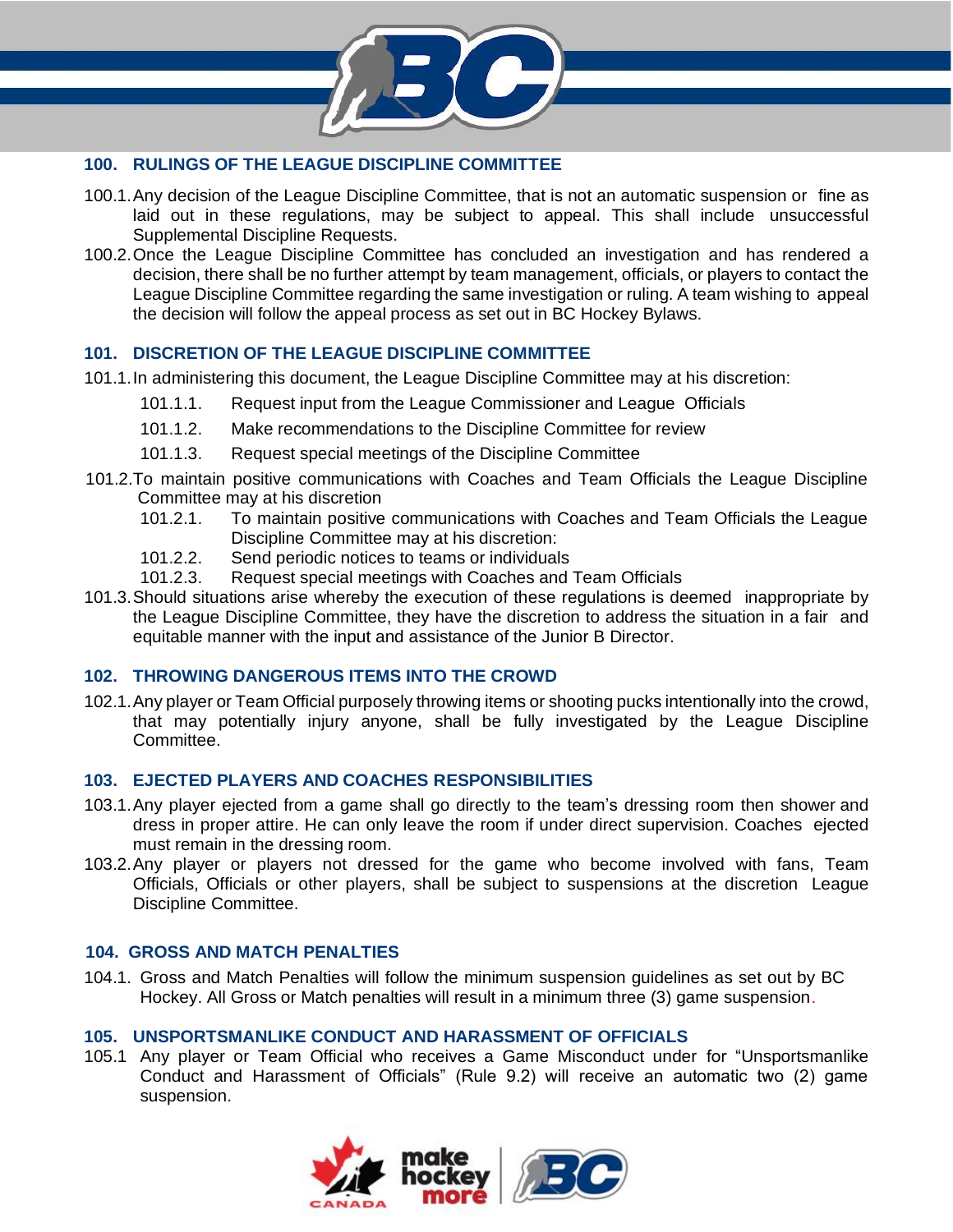

- 105.2 Any player or Team Official receiving a Gross Misconduct penalty for "Harassment of Officials and Unsportsmanlike Conduct" (Rule 9.2 or Rule 4.7) shall be issued a minimum three (3) game suspension.
- 105.3 A second violation of 105.2 shall result in a full review by the Junior B Coordinator.
- 105.4 Any Gross Misconduct assessed to a player or team official for making a Travesty of the Game shall be issued a minimum three (3) Games suspension.
- 105.5 Any Gross Misconduct assessed to a player or team official for making verbal taunts, insults, racial or homophobic slurs, displaying obscene gestures or making comments based upon discriminatory grounds in accordance with Hockey Canada Rule 9.2 (f) will be issued a minimum four (4) games suspension.
- 105.6 Any  $2<sup>nd</sup>$  Gross misconduct to the same player or coach within the same season will be subject to an additional three (3) games suspension. All subsequently accumulated Gross Misconducts to the same player or coach within the same season will be subject to indefinite suspension and a full review by the Junior B Coordinator.
- 105.7 Any player or Team Official who receives a Match Penalty for "Physical Harassment of an Official" (Rule 9.6) shall receive game suspensions as mandated by BC Hockey.

#### **106. TEAM OFFICIALS CONDUCT**

- 106.1. Any Coach or Team Official who enters an officials' dressing room before, during or after a game shall be reported to the Junior Coordinator and dealt with by BC Hockey.
- 106.2. Any Coach or Team Official who throws sticks, kicks garbage cans or otherwise displays poor conduct while in the dressing room hallway or other public area shall be given a gross misconduct and a minimum three (3) game suspension

#### **107. TEAM MANAGEMENT LEAGUE SUSPENSIONS**

107.1. Any Coach or Team Official suspended for any reason (other than for a Gross or Match Penalty) will be allowed to be in the arena, however, they are prohibited from having any contact with the players bench, dressing-room, Coaching staff, on or off-ice officials, supervisors or to be in the Office from one hour before the game to one hour after the games conclusion. Any reports of un-professional conduct will result in further suspensions and/or fines at the discretion of the League Discipline Committee.

#### **108. INAPPROPRIATE CONDUCT**

- 108.1. Any Coach or Team Official who, at the sole discretion of the League Discipline Committee, acts in a highly abusive or inappropriate manner toward an On-ice Official, League Official, Supervisor, staff member or member of another club, the individual shall be subject to three (3) game suspension at the discretion of the League Discipline Committee.
- 108.2. Should the same individual repeat this particular offence in the same season, including playoffs, the League Discipline Committee shall deal with the situation at its discretion. Reports of Inappropriate Conduct shall only be investigated when provided by an on-ice official, supervisor of officials, or League Official. Reports by fans, off-ice officials, security personnel, or officials of member clubs, will not be investigated.
- 108.3. Incidents of Players or Team Officials going into the stands will be investigated by the League Discipline Committee and suspensions at its discretion.
- 108.4. Post-game chants and songs must be behind the closed doors of the dressing room and any violations will be reported to the League Discipline Committee for review with suspensions at his discretion.

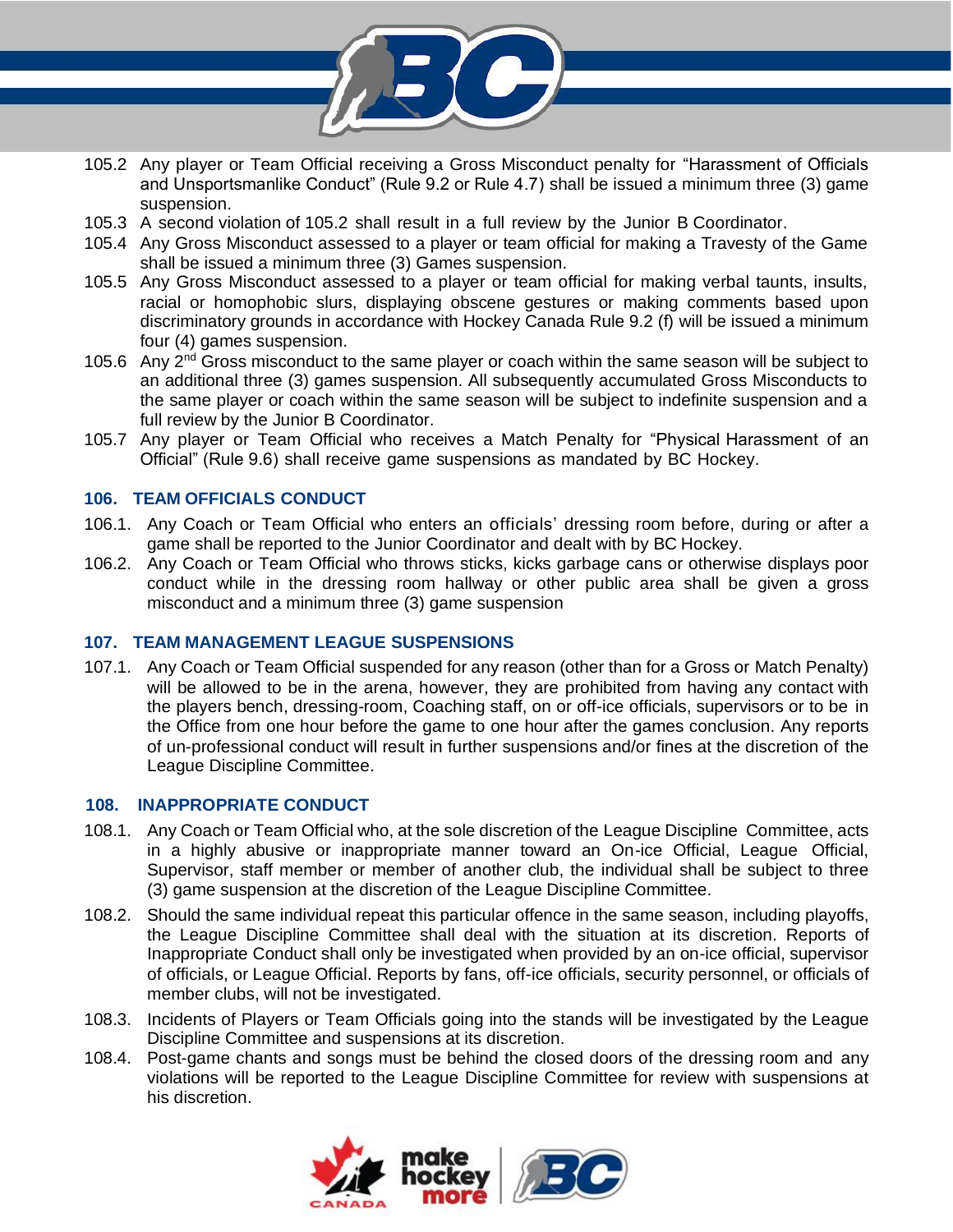

#### **109. OFFICIATING COMPLAINTS**

- 109.1. If any Coach or Team Official has a complaint about Officiating of a game or requires clarification on a rule or rule interpretation the concerns shall be put in writing and emailed to the appropriate League Executive Member for review. All submissions deemed legitimate by the League Executive Member will be forwarded to the appropriate BC Hockey Above Minor Delivery Group Member. It shall be at the sole discretion of the Delivery Group Member to determine whether or not an appropriate response is required.
- 109.2. No team Coach or Team Official shall phone, text or email a League Executive, BC Hockey Officiating Delivery Group Member (including the BC Hockey RIC) to complain about Officiating within twenty-four (24) hours of the completion of the game. All complaints must be submitted in writing as outlined in 109.1 after a minimum of a twenty-four (24) period. Inquiries regarding minor penalties or infractions will not be accepted, unless it is deemed necessary or requires clarification regarding rule interpretation not judgment.

#### **110. CEREMONIAL FACE-OFFS**

- 110.1. Any player taking part in a ceremonial face-off shall treat the matter with the proper respect and ensure the home team player picks up the puck and presents it to the honoured person who initiated the ceremonial face-off.
- 110.2. If any player shows disrespect for the event, he shall be issued a game misconduct and suspended a minimum of one (1) game.

#### **111.****EXHIBITION GAMES**

111.1. For insurance purposes, all players must wear protective equipment as was required by the last team which he was registered with in the previous season. (including face shield, neck guard and mouth guard if applicable) Players registered in minor hockey at the end of the previous season, shall be identified on all exhibition game sheets by a "MH" marked beside his name. Any Minor Hockey registered players not wearing the proper protective equipment will be issued a minor penalty and Game Misconduct.

#### **112. INSURANCE COVERAGE – USA PLAYERS**

- 112.1 USA Born Players coming to Junior B hockey in BC are required to have adequate accident and sickness insurance with the proviso that the insurance includes coverage for participation in organized sports. With this in mind the following added procedure will be followed for players requiring USA/Hockey Canada transfer.
- 112.2 A copy of the accident and sickness insurance policy will be sent electronically to the League Registrar and to the BC Hockey Registrar before the transfer is approved.

#### **113. VIDEO REVIEW AND SUPPLEMENTAL DISCIPLINE**

- 113.1 Clubs may request video review by way of submission to the League for any of the following:
	- 113.1.1 To review situations which have led to multiple fight altercations or bench-clearing incidents for the purpose of determining the appropriate penalties and participating players.
	- 113.1.2 To review incidents which have led to serious injuries to a player or players where the injuries have been medically documented.

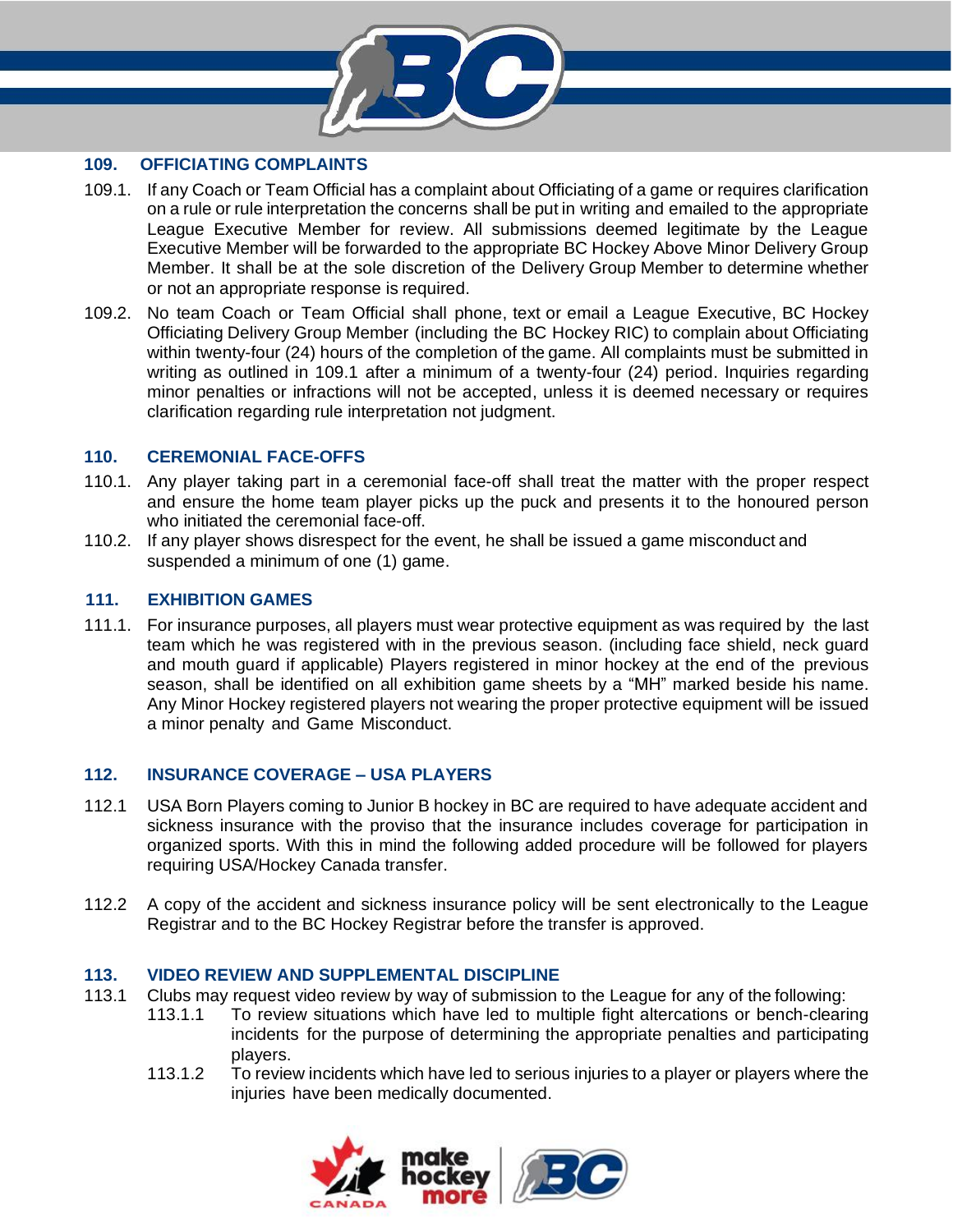

- 113.1.3 To review incidents where Hockey Canada Rule 9.6 has been applied for Physical Harassment (Abuse) of an Official.
- 113.1.4 Any Match or Gross Misconduct penalty that has been assessed.
- 113.1.5 Any incident requiring supplemental discipline where the incorrect player may have been assessed the original penalty and the video identifies the correct offending player, whom should be subject to suspension.
- 113.1.6 To review situations where an error(s) in rule application (not in judgment) by Game Officials have been allegedly made, that has led to or would have otherwise lead to supplemental discipline as outlined within this supplement document.
- 113.1.7 All the above qualified criteria for video review may include investigative consultation between the league Discipline Committee and BC Hockey Junior Coordinator and BC Hockey Officiating program as deemed necessary. The BC Hockey Junior Coordinator will be responsible for Discipline of Match and Gross Misconducts.
- 113.2 Supplemental Discipline Review Process
	- 113.2.1 All requests for video review must be submitted in writing (e-mail) to the League Discipline Committee by 10:00am on the day following the original incident.
	- 113.2.2 The League may require the requesting team to provide supporting documents such as Medical/Dental Reports, to verify any injury that may have occurred.
	- 113.2.3 All requests must be accompanied by an electronic video clip of the incident, to be supplied by the submitting team. The clip must be of sufficient resolution quality and depict a sufficient duration of time prior to and following the incident being requested for review.
	- 113.2.4 It shall be at the discretion of the League and BC Hockey to determine what suspension(s), if any, shall be issued.
	- 113.2.5 Should a submitted video provide evidence of any other infraction that went unpenalized during the incident that qualifies for supplemental discipline within this document, then that infraction may be subject to the applicable discipline.
	- 113.2.6 The League will review, at its discretion, any incident whereby a major penalty has been issued.
	- 113.2.7 The League will review, at its discretion, any other incident whereby they deem a review is necessary.

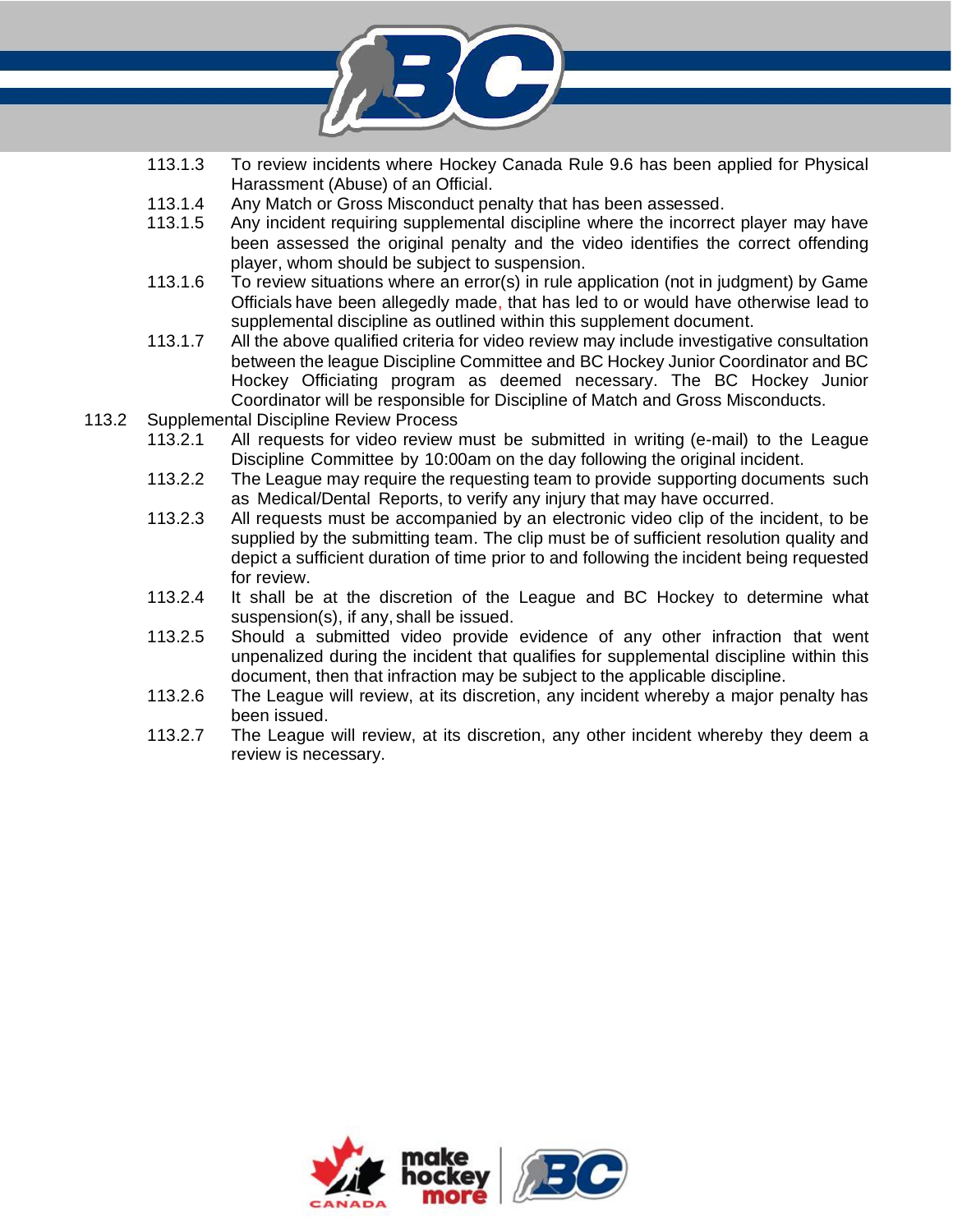

**APPENDIX B - MINIMUM SUSPENSION GUIDELINES** 

| I.                                                        | <b>MAJOR AND GAME MISCONDUCT MINIMUM SUSPENSIONS (NON-FIGHTING)</b>                                 |                   |  |  |  |  |
|-----------------------------------------------------------|-----------------------------------------------------------------------------------------------------|-------------------|--|--|--|--|
|                                                           | Rule 4.6 (c) and the automatic one (1) game suspension that accompanies any Game Misconduct         |                   |  |  |  |  |
|                                                           | assessed in the last ten (10) minutes of a game or any time in overtime will be applied in addition |                   |  |  |  |  |
| to any prescribed minimum suspension within this section. |                                                                                                     |                   |  |  |  |  |
|                                                           | NON-FIGHTING MAJOR PENALTY AND GAME MISCONDUCT SITUATIONS                                           |                   |  |  |  |  |
|                                                           | <b>RULE PENALTY DESCRIPTION</b>                                                                     | <b>SUSPENSION</b> |  |  |  |  |
|                                                           | Unsportsmanlike Conduct / Harassment of Officials Game Misconduct<br>9.2                            | 2 Games           |  |  |  |  |
|                                                           | <b>NON-FIGHTING MAJOR PENALTIES</b>                                                                 | <b>SUSPENSION</b> |  |  |  |  |
|                                                           |                                                                                                     |                   |  |  |  |  |
|                                                           | Section 6 - Head Contact                                                                            | 2 Games           |  |  |  |  |
|                                                           | Section 7 - Dangerous Hits: Clipping                                                                | 2 Games           |  |  |  |  |
|                                                           | Section 7 - Dangerous Hits: Kneeing                                                                 | 2 Games           |  |  |  |  |
|                                                           | Section 7 - Dangerous Hits: Checking from Behind                                                    | 2 Games           |  |  |  |  |
|                                                           | Section 7 - Dangerous Hits: Boarding and Charging                                                   | 2 Games           |  |  |  |  |
|                                                           | Section 8 - Goaltender Interference or Charging the Goaltender                                      | 2 Games           |  |  |  |  |
|                                                           | <b>ACCUMULATION SANCTIONS - NON-FIGHTING MAJOR PENALTIES</b>                                        | <b>SUSPENSION</b> |  |  |  |  |
|                                                           | Three (3) Majors from Sections 6-8 or any Match within the same season                              | 3 Games*          |  |  |  |  |
|                                                           | All subsequent Majors from Sections 6-8 or any Match within the same season                         | 3 Games*          |  |  |  |  |
|                                                           | <b>ACCUMULATION SANCTIONS - NON-FIGHTING GAME MISC.</b>                                             | <b>SUSPENSION</b> |  |  |  |  |
|                                                           | Receiving 5 <sup>th</sup> Non-Fighting Game Misconducts in the same season                          | 1 Game*           |  |  |  |  |
|                                                           | Receiving 6 <sup>th</sup> Non-Fighting Game Misconducts in the same season                          | 2 Games*          |  |  |  |  |
|                                                           | Receiving 7 <sup>th</sup> Non-Fighting Game Misconducts in the same season                          | 3 Games*          |  |  |  |  |
|                                                           | Receiving 8 <sup>th</sup> Non-Fighting Game Misconducts in the same season                          | 4 Games*          |  |  |  |  |
|                                                           | All subsequent Non-Fighting Game Misconduct in the same season                                      | Indefinite*       |  |  |  |  |
| <b>MAJOR &amp; GAME MISCONDUCTS</b>                       | <b>INSTIGATING, AGGRESSOR AND FIGHTING SITUATIONS</b>                                               |                   |  |  |  |  |
|                                                           | <b>ACCUMULATED INSTIGATOR &amp; AGGRESSOR PENALTIES</b>                                             | <b>SUSPENSION</b> |  |  |  |  |
|                                                           | 2 <sup>nd</sup> offense within the same season                                                      | 1 Game*           |  |  |  |  |
|                                                           | 3rd offense within the same season                                                                  | 2 Games*          |  |  |  |  |
|                                                           | 4 <sup>th</sup> offense within the same season                                                      | 3 Games*          |  |  |  |  |
|                                                           | 5 <sup>th</sup> offense within the same season                                                      | 4 Games*          |  |  |  |  |
|                                                           | All subsequent Instigator or Aggressor infractions                                                  | Indefinite*       |  |  |  |  |
|                                                           | <b>GOALTENDER FIGHTS</b>                                                                            | <b>SUSPENSION</b> |  |  |  |  |
|                                                           | Goaltender fighting a player (applies to both participants)                                         | 2 Games           |  |  |  |  |
|                                                           | Goaltender fighting opposing Goaltender                                                             | 3 Games           |  |  |  |  |
|                                                           | Goaltender entering opponent's defending zone to Fight                                              | 2 Games           |  |  |  |  |
|                                                           | 2 <sup>nd</sup> Offense of a Goaltender fighting another Goaltender in the same season              | 6 Games           |  |  |  |  |
|                                                           | <b>TWO FIGHTS ALTERCATIONS (SAME STOPPAGE)</b>                                                      | <b>SUSPENSION</b> |  |  |  |  |
|                                                           | Participating in a $2^{nd}$ or subsequent fight on the same stoppage                                | 2 Games           |  |  |  |  |
|                                                           | Instigating a 2 <sup>nd</sup> fight on the same stoppage                                            | 5 Games           |  |  |  |  |
|                                                           | Coach of team participating in multiple fights                                                      | 1 Game            |  |  |  |  |
|                                                           | Any players from instigating team who participated in multiple fight situation                      | 2 Games           |  |  |  |  |
|                                                           | Coach of instigating team in the above situations                                                   | 1 Game            |  |  |  |  |
|                                                           | <b>LEAVING THE BENCH &amp; OTHER INFRACTIONS</b>                                                    | <b>SUSPENSION</b> |  |  |  |  |
|                                                           | Player identified as $1st$ to leave the players' or penalty bench during fight.                     | 6 games           |  |  |  |  |
|                                                           | 3rd Player into a Fight [Rule 6.7 (h)]                                                              | 2 games           |  |  |  |  |

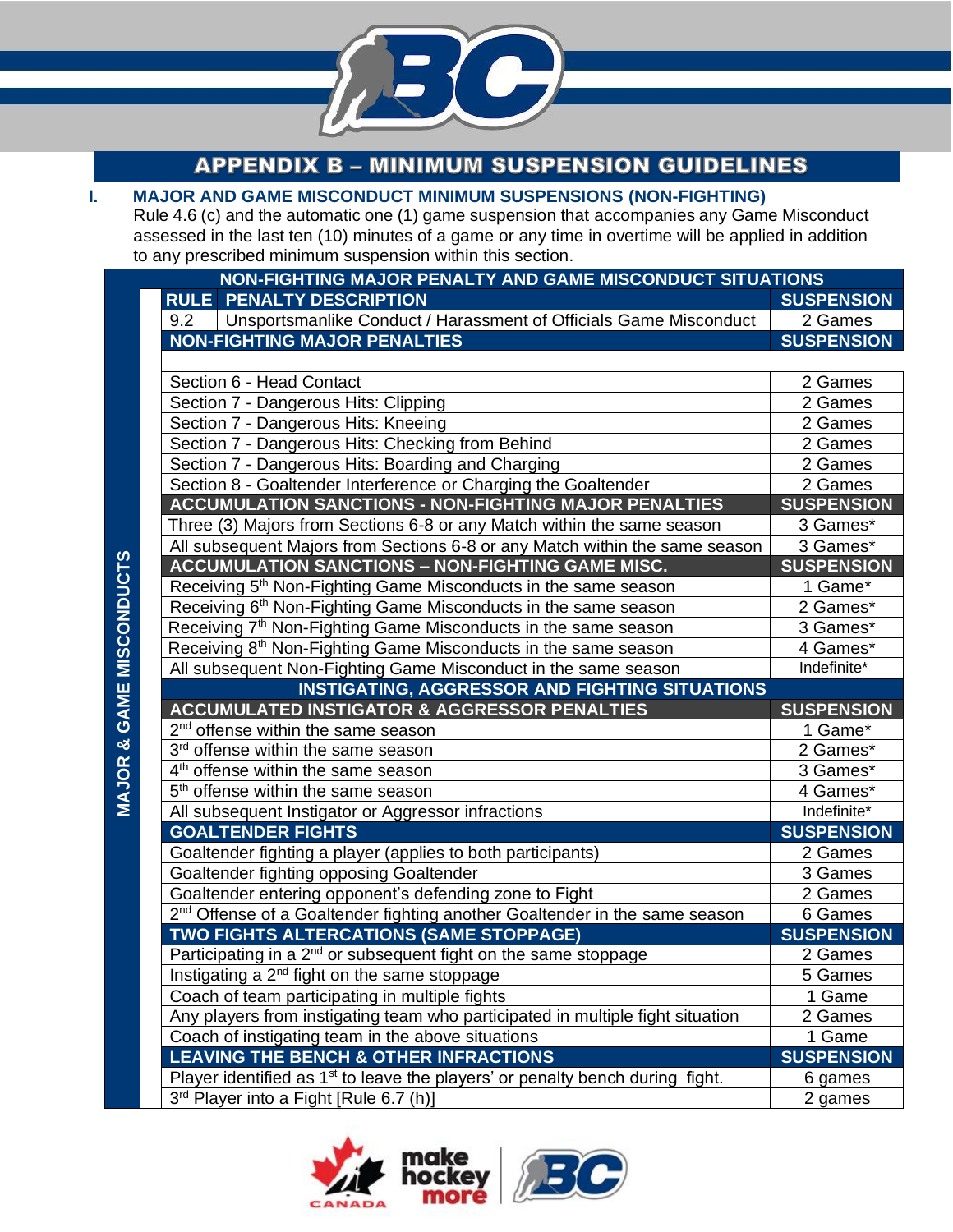

|                   | STAGED FIGHTS AND FIGHTING PRE-GAME / POST-GAME                            | <b>SUSPENSION</b> |
|-------------------|----------------------------------------------------------------------------|-------------------|
|                   | Player participating in staged fight                                       | 3 Games           |
| <b>CONTINUED</b>  | Coach of team whose player participates in a subsequent staged fight       | 1 Game            |
|                   | Any player involved in a fight pre-game or upon the conclusion of a period | 2 Games           |
|                   | Coach of team identified as instigating a staged or pre/post game fight    | 3 Games           |
|                   | <b>REMOVIING EQUIPMENT TO FIGHT</b>                                        | <b>SUSPENSION</b> |
| & GAME MISCONDUCT | Player who removes equipment prior to a fight (excluding helmet)           | 1 Game            |
|                   | <b>Removing Helmet (Gross Misconduct)</b>                                  | 3 Games           |
|                   | Coach of player identified in the above situation                          | 1 Game            |
|                   | 2 <sup>nd</sup> offense of any of the above (Player an Coach)              | 2 Games           |
|                   | <b>ACCUMULATION SANCTIONS - FIGHTING</b>                                   | <b>SUSPENSION</b> |
|                   | Upon receipt of fifth fighting major in the same season                    | 1 Game*           |
|                   | Upon receipt of sixth fighting major in the same season                    | 3 Games*          |
|                   | Upon receipt of seventh fighting major in the same season                  | 4 Games*          |
| <b>MAJOR</b>      | Upon receipt of eighth fighting major in the same season                   | 8 Games*          |
|                   | Any subsequent fighting majors in the same season                          | Indefinite*       |

\*All accumulation and indefinite suspensions are to be served in addition to any applicable minimum or automatic suspensions for infraction(s) assessed to the participant(s).

#### **II. REFUSING TO START PLAY**

Team officials penalized under Hockey Canada Rule 10.14 (a, b & c), Refusing to Start Play, including withdrawing a team from play, shall be subject to an indefinite suspension.

#### **III. DRESSING ROOMS – Hockey Canada Rule 1.13 (c)**

Team Officials penalized under Hockey Canada Rule 1.13 (c) shall be subject to indefinite suspension pending an investigation.

#### **IV. MATCH PENALTY MINIMUM SUSPENSIONS**

|                        | <b>RULE</b>          | <b>PENALTY DESCRIPTION</b>                                                   | <b>SUSPENSION</b>            | <b>SUSPENSIO</b>   |
|------------------------|----------------------|------------------------------------------------------------------------------|------------------------------|--------------------|
|                        |                      |                                                                              | <b>IF NO INJURY</b>          | <b>N IF INJURY</b> |
|                        | 6.1 $(a)$            | Attempt to Injure or Deliberate Injury                                       | <b>Indefinite Suspension</b> |                    |
|                        | 6.1 $(b)$            | <b>Head Butting</b>                                                          | 3 Games                      | 6 Games            |
|                        | 6.1 $(c)$            | Kicking                                                                      | 3 Games                      | 6 Games            |
|                        | $6.1$ (d)            | Hair pulling, facemask, helmet, chinstrap or throat<br>protector of opponent | 3 Games                      | 6 Games            |
|                        | 6.1 $(e)$            | Use of facial protector as a weapon                                          | 3 Games                      | 6 Games            |
| <b>MATCH PENALTIES</b> | 6.1(f)<br>8.1<br>8.5 | High Sticking, Slashing, Cross-Checking<br>Spearing or Butt-ending           | 3 Games                      | 6 Games            |
|                        | 6.2                  | Boarding                                                                     | 3 Games                      | 6 Games            |
|                        | 6.3                  | Charging                                                                     | 3 Games                      | 6 Games            |
|                        | 6.4                  | <b>Checking from Behind</b>                                                  | 3 Games                      | 6 Games            |
|                        | 6.5                  | <b>Head Contact</b>                                                          | 3 Games                      | 6 Games            |
|                        | 6.7(e)               | Ring, tape or material on hands during fight                                 | 3 Games                      | 6 Games            |
|                        | 7.3 & 7.4            | Goaltender Interference & Slew Footing                                       | 3 Games                      | 6 Games            |
|                        | 9.6(a)               |                                                                              | 3 Games                      |                    |
|                        | $9.6$ (b)            | Physical Harassment of Official(s)                                           | <b>6 Games</b>               |                    |
|                        | 9.6(c)               |                                                                              | 9 Games                      |                    |
|                        | 9.7                  | Spitting                                                                     | <b>Indefinite Suspension</b> |                    |

\* See Section 10 and the chart in Appendix B I for accumulation sanction guidelines.

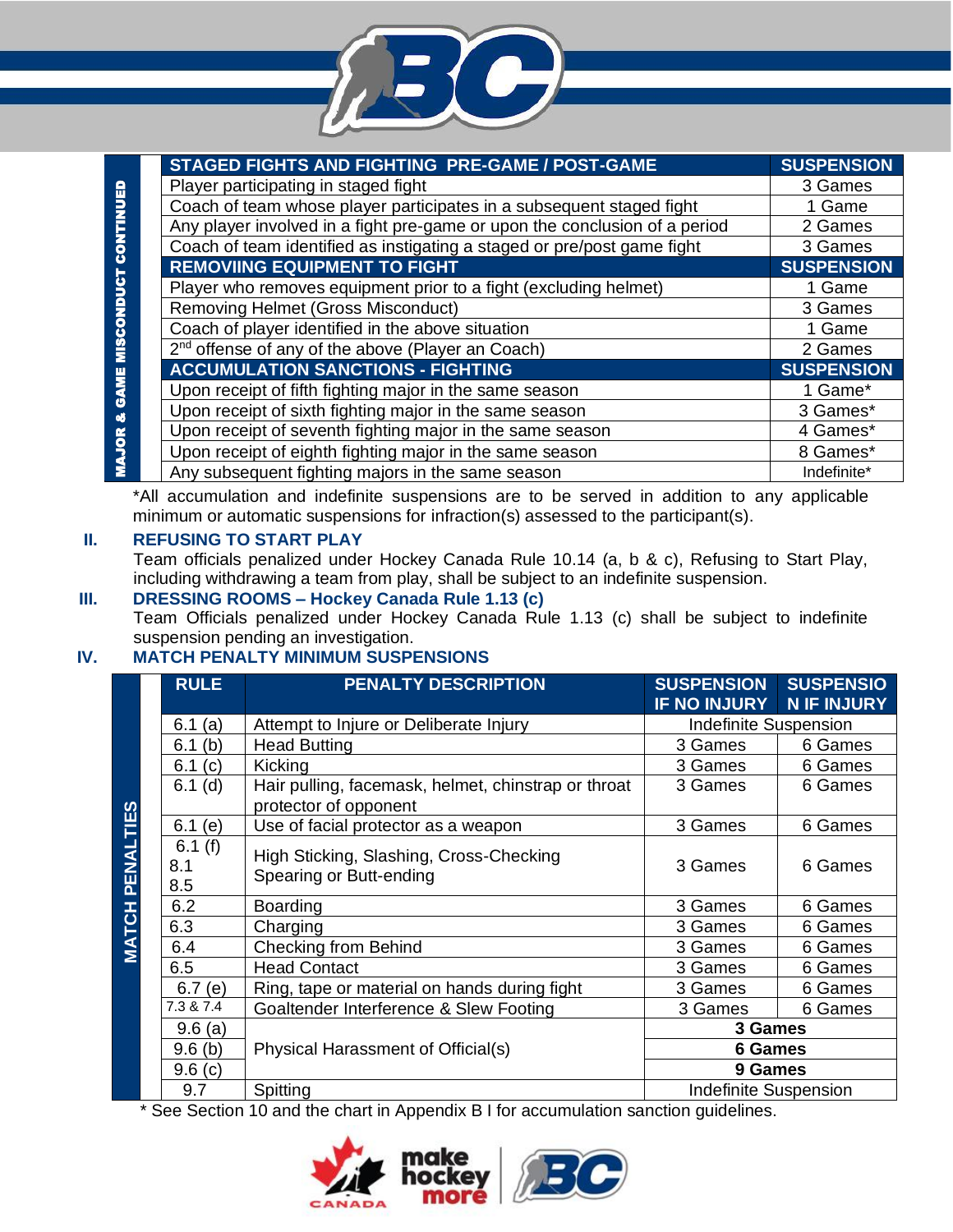

#### **V. DOUBLE MINOR INFRACTIONS ACCUMULATIONS**

The following infractions will accumulate for supplemental discipline when assessed within the double minor category as outlined below:

| <b>DOUBLE</b> | <b>RULE</b>        | <b>PENALTY DESCRIPTION</b>                                                  | <b>SUSPENSION</b> |
|---------------|--------------------|-----------------------------------------------------------------------------|-------------------|
|               | 7.4 <sub>(b)</sub> | 1 <sup>st</sup> Offence of Tripping / Slew Footing Double Minor in a Season | No Suspension     |
|               | 7.4(b)             | All subsequent Tripping / Slew Footing Double Minors in a Season            | 2 Games           |
|               | 6.6                | 1 <sup>st</sup> Offence of Kneeing Double Minor in a Season                 | No Suspension     |
|               | 6.6                | All subsequent Kneeing Double Minors in a Season                            | 2 Games           |

#### **VI. GROSS MISCONDUCTS**

Rule 4.7 (c) and the automatic one (1) game suspension that accompanies any Gross Misconduct assessed in the last ten (10) minutes of a game or any time in overtime will be applied in addition to any prescribed minimum suspension within this section.

| MISC.<br><b>GROSS</b> | <b>RULE</b> | <b>PENALTY DESCRIPTION</b>                                                 | <b>SUSPENSION</b> |
|-----------------------|-------------|----------------------------------------------------------------------------|-------------------|
|                       | 4.7         | All Gross Misconducts not otherwise noted (e.g. Removing Helmet)           | 3 Games           |
|                       | 9.2(f)      | Player or Team Official penalized for 'Making a Travesty of the Game       | 3 Games           |
|                       | 9.2(f)      | Discriminatory taunts, racial or homophobic slurs & obscene gestures       | 4 Games           |
|                       | 4.7         | 2 <sup>nd</sup> Gross Misconduct to any participant within the same season | 3 Games*          |
|                       | 4.7         | All subsequent Gross Misconducts to any participant within season          | Indefinite*       |

\*All accumulation sanctions and indefinite suspensions are to be served in addition to the applicable minimum suspensions or any other automatics minimum suspensions for the original or additional infraction(s) that may have been assessed to the penalized player or team official during the individual incident or within the same game.

#### **VII. SERVING OF SUSPENSIONS**

The above-noted suspensions in Section I through VI are **minimum guidelines** and accordingly may be subject to a lengthier suspension as it relates to the severity of the infraction. Any of the above noted penalties may be subject to Indefinite Suspension pending an investigation by the Divisional Director. There shall be no appeal of any suspension imposed that is an automatic minimum suspension indicated under the rules set forth in this section.

Any player suspended during the exhibition season shall have the suspension carried over into the regular season.

When a player's suspension cannot be served upon the conclusion of the season (including playoffs), the remaining game(s) shall be served at the start of the next season.

Should a player's suspension carry-over beyond the conclusion of their graduating season (20 year old season), then the suspension must be documented within the Hockey Canada Registry with an indefinite end date indicated and the appropriate notes documented on their profile.

#### **Players**

A Player receiving a suspension as a result of a Match, Gross Misconduct or any other penalty outlined in this bulletin shall be prohibited from playing in games as well as from acting as an Official or in any other official capacity with a Team, League or Association within BC Hockey.

Players who have a suspension that carries over past the final game of a season shall be eligible to participate in tryouts. Tryouts would include any BC Hockey High Performance camps during the summer. However, the suspended player will be prohibited from playing in exhibition, regular season or playoff games until the suspension has been served in full, at the discretion of the BC Hockey Junior Coordinator and League prior to the commencement of a new season.